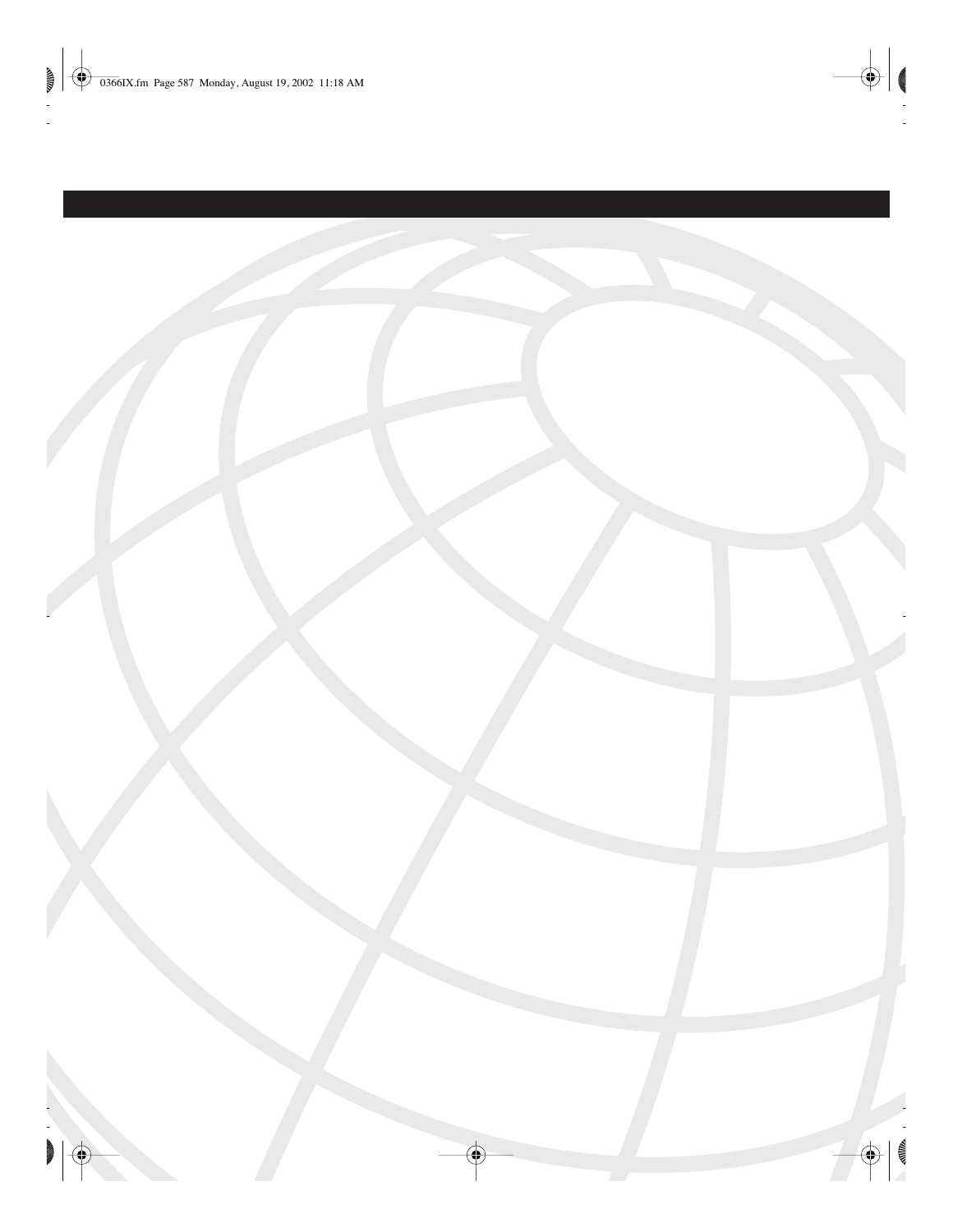#### **I N D E X**

#### **Symbols & Numerics**

µ-Law, 88–91

1s density, 112 2B1Q line coding, 244 48-octet ATM payload, 300 4B3T line coding, 245 64-kbps loop rate (DSS), 115

## **A**

AAL (ATM adaptation layer), B-ISDN model, 319, 350 AAL0, 351 AAL1, 351–353 AAL2, 353–355 AAL3/4, 355–360 AAL5, 361–363 CS, 319 SAR, 320 AAL-indicate bit, 310 ABR (available bit rate), 337–341 closed-loop flow control, 338 service category, 366 AC (access control) field DQDB slots, 380 SIP Layer 2 PDUs, 394 access classes, SMDS, 376 access signaling specifications, Frame Relay, 273 AD (Adjunct), 64 adaptation layer, 317 adaptive QAM (quadrature amplitude modulation), CAP, 416 Address Complete messages (TUP), 58 address field (DXI), 404 Address messages (DUP), 55 address octets (Q.921), 221 address screening, 390

addressing (SMDS), 376 subscriptions, 388–390 admission control, 479 ADMs (add/drop multiplexers), 498 ADPCM (adaptive differential pulse code modulation), 95–96 SB-ADPCM, 99 ADSL (asymmetric digital subscriber line), 432 components of, 419–420 AERM (alignment error rate monitor), 43 AF (ATM Forum), 300 Traffic Management Specification, service categories, 365–366 UNI 3.x/4.0 specification, 304 UNI IAs, 303 alarm conditions (T1), troubleshooting, 146–147 A-Law, 89–91 alias point codes, 38 alignment process, Q.921, 224–227 A-links (access links), 36 AMI (alternate mark inversion) encoding, 42 1s density, 112 DSS implementation, 110–111 pulse stuffing, 134 amplifier cascades, 448 amplitude, 4 analog communication, 3 amplitude, 4 attenuation, 6–9 DACs, 10 distortion, 5–6 E&M signaling, 13 EMI, 9 frequency, 5 GR-303-CORE standard, 17–18 ground start signaling, 13 IDLCs (Integrated Digital Loop Carriers), 14–16 interference, 81 loop start signaling, 13 noise, 7–9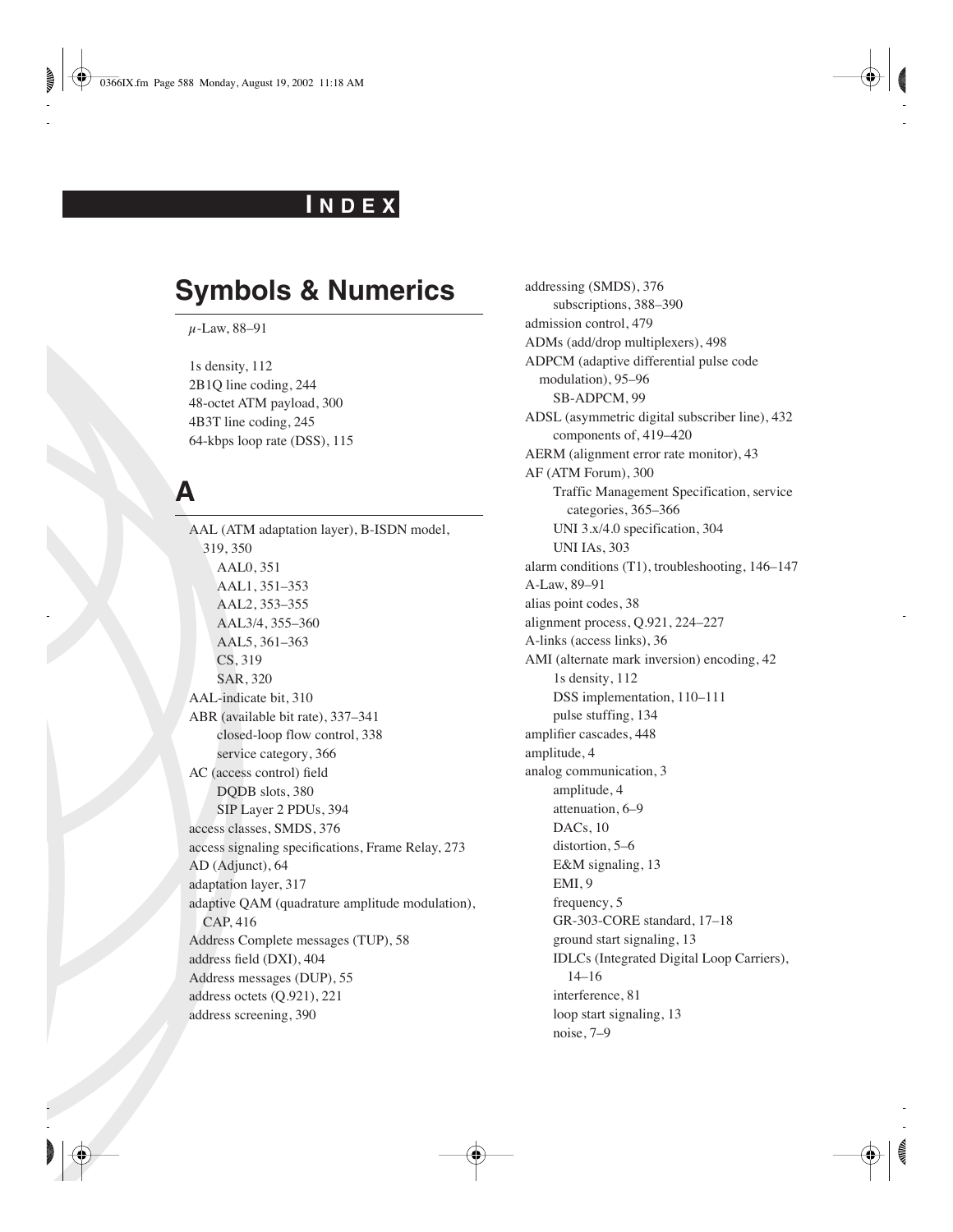R2, 169 reverse battery signaling, 13 sampling, 85 sinusoidal waves, 82 tip and ring circuits, 11–14 versus digital, 3, 81–82 wavelength, 5 ANSI (American National Standards Institute) signaling links versus ITU signaling links, 35 ANSI T1.410-1992. *See* DDS AO-DI (Always On Dynamic ISDN), 250 APCs (Adjacent Point Codes), 38 applications, SDH/SONET, 522–523 architectures ISDN, 212 circuit switching, 213–215 local loop, 213–216 reference points, 218–219 DQDB AU, 378 DSL CPE, 437 NAP, 437 NSP, 437–440 SMDS, 374 AS (address screening), 376 AS bearer channels (ADSL), 427 associated signaling, 29 asynchronous circuits, T3, 182 asynchronous technologies versus synchronous, 105 AT (access tandem) switches, 25 ATM (Asynchronous Transfer Mode) AAL, 350 AAL0, 351 AAL1, 351–353 AAL2, 353, 355 AAL3/4, 355–360 AAL5, 361–363 B-ISDN model, 316 AAL, 319–320 ATM layer, 319 C-plane, 317 M-plane, 317 physical layer, 318–319 U-plane, 317

development of B-ISDN origins, 301 consensus on 48-octet payload, 300 standards bodies, 301–302 error control modes, 314 header fields, 305 CLP, 313 GFC, 306 HEC, 313, 316 PT, 309–313 VCI, 306–308 VPI, 306 interfaces, 304 QoS CAC, 320 CER, 325 CLR, 323 maxCTD, 323–325 peak-to-peak CDV, 325 SECBR, 326 reference points, 304 service classes, 331 ABR, 337–341 CBR, 333–334 GFR, 343 rt-VBR, 334–336 UBR, 341–342 traffic management, 344 continuous-state leaky bucket algorithm, 347 GCRA, 345–346 PCR algorithm, 349 policing, 345 SCR algorithm, 350 traffic parameters, 327 BT, 329 CDVT, 329–331 connection-traffic descriptors, 328 MBS, 329 MCR, 329 MFS, 329 PCR, 328 SCR, 328 versus STM, 303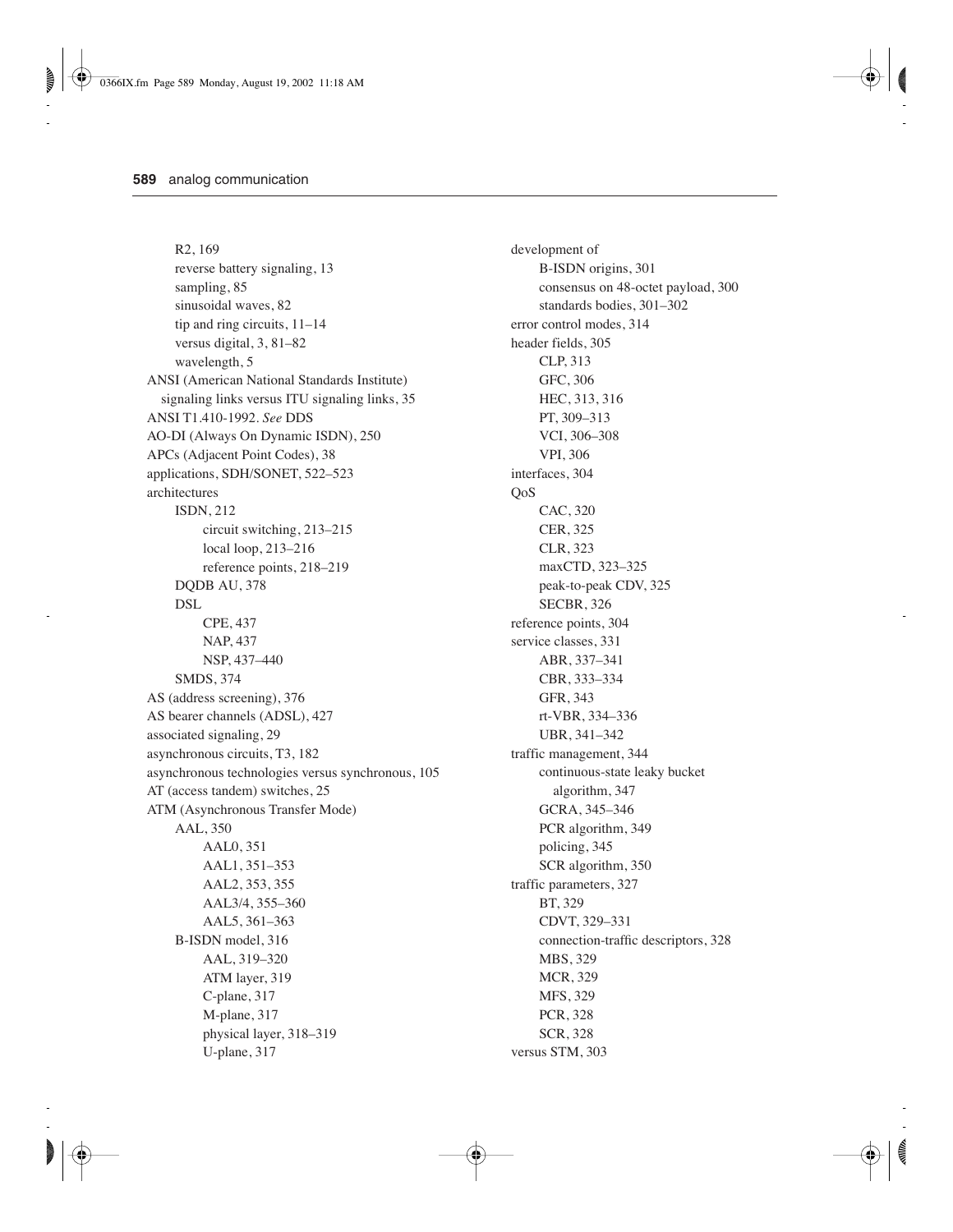ATM layer (B-ISDN model), 319 attenuation, 6–9, 448 in DSL circuits, 421 ATU-R (ATU-Remote), 419 AUs (access units), 377–379

# **B**

B (Bearer) channels, 213 B8ZS (bipolar 8-zero substitution), 133 BACP (bandwidth allocation control protocol), 243 bandwidth reservation, CAC, 320–321 BAP (bandwidth allocation protocol), 243 baseline privacy, 479 BASize field (SIP Layer 3 PDUs), 387 Bc (committed burst size), 282 BE (Beginning-End) Tag fields, SIP Layer 3 PDUs, 386 Be (excess burst size), 282 bearer capability IE (Q.931 messages), 234–236 bearer channels, DSL, 427 bearer traffic, 22 Bellcore, role in SMDS development, 373–374 BERT (bit error rate test), 143–144 B-ICI (Broadband Inter-Carrier Interface), 304 billing methods, ISDN BRI, 254–255 bipolar line coding schemes, 83 bipolar signals versus unipolar, 108 B-ISDN model, 300, 316 AAL, 319, 350 AAL0, 351 AAL1, 351–353 AAL2, 353–355 AAL3/4, 355–360 AAL5, 361–363 CS, 319 SAR, 320 ATM layer, 319 C-plane, 317 M-plane, 317 physical layer, 318 PMD sublayer, 318 TC sublayer, 318–319 U-plane, 317

bit meanings of DLCIs, 280–282 bit stuffing, 43, 185 DS3 PLCP frames, 400 BITS (Building Integrated Timing Supply), 494–495 B-links (bridge links), 36 BLSR (bidirectional line-switched ring), 523 blue alarms (T1), 147 BNRZ (bipolar non-return to zero), 133 BOD (bandwidth on demand), 243 boosting DSL power levels, 429 boundary detection, ATM cells, 318 BPVs (bipolar violations), 112, 134 BRI (Basic Rate Interface) AO-DI, 250 billing methods, 254–255 circuit provisioning, 248–249 configuring, 250–252 echo cancellation, 216–217 features, 243–244 FX, 249 Japanese implementations, 244 line coding 2B1Q, 244 4B3T, 245 NIDs, 217 operation, 242–243 reference points, 218–219 SPIDs, 248 troubleshooting, 252–254 bridge taps, 131, 434 broadcast television frequency allocation, 451–453 standards, 451 BRZ (bipolar return to zero), 84 BT (burst tolerance), 329 bursty traffic AAL3/4, 355–356 errors, 424 buses (DQDB), HoB, 379 byte-interleaved multiplexing, 492, 504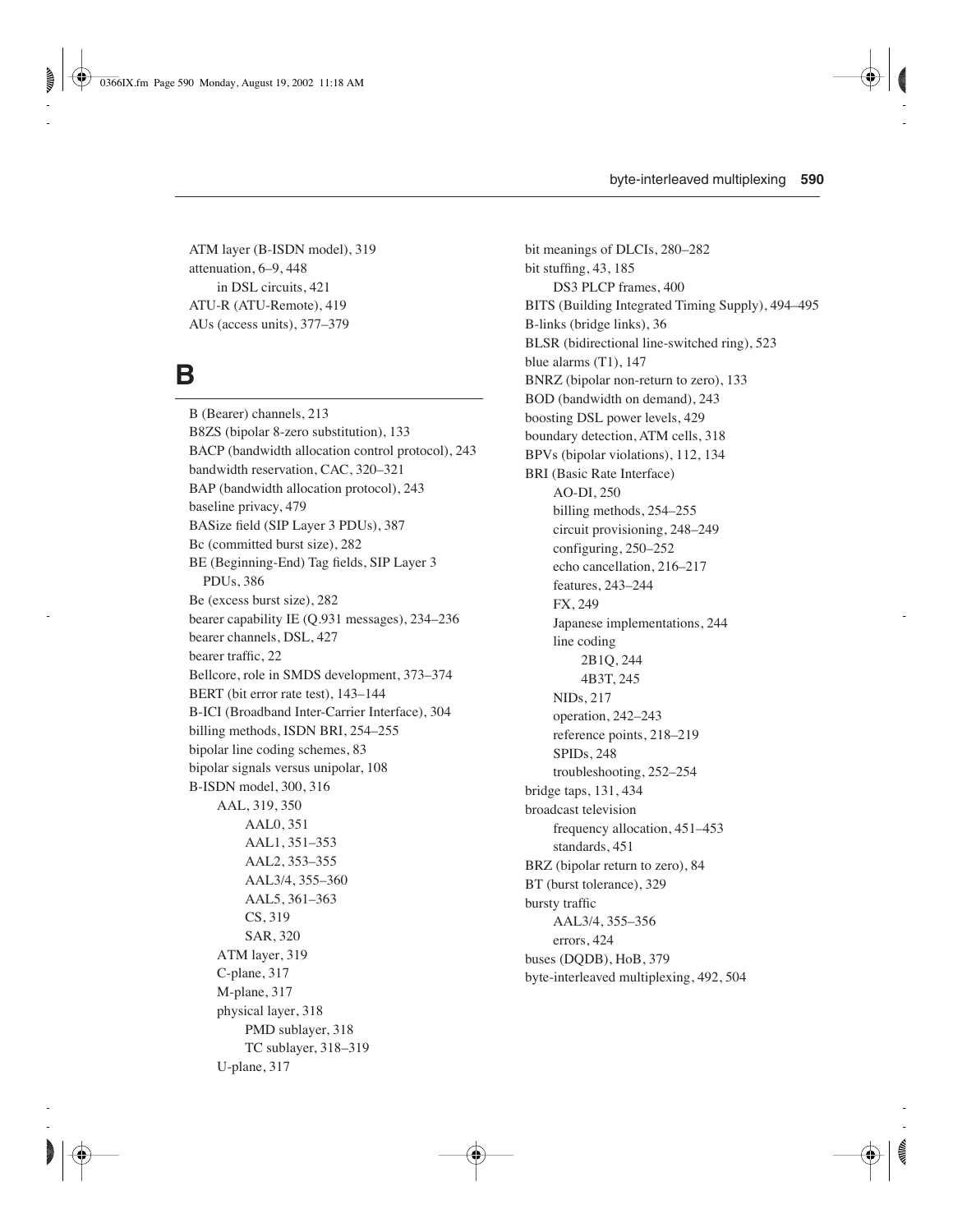## **C**

cable IP network networks, 484 DPT/RPR architectures, 486 Ethernet aggregation architectures, 486 future of, 487 high-speed optical core, 487 OCx architectures, 486 cabling home run, 254 length, effect on DSL performance, 435 cable modem initialization process DHCP request/response, 471–472 frequency scanning, 468 online state, 473 power ranging, 470–471 registration request, 472–473 TOD, 472 UCD receipt, 470 cable plant, 447 frequency allocation, 451–453 headend, 450–451 hubs, 451 quality requirements, 453–454 RF signals, 455 upstream noise, 455–456 cable throws, 253 CAC (connection admission control), 320–321 calculating cell arrival times, 346 CMR, 327 noise margin in DSL circuits, 421 Call Accept Message (DUP), 55 call control Frame Relay, 292 R2 signaling, 167 call flow, ISDN, 232–233 call reference length indication octet (Q.931 messages), 230 Call Rejected Message (DUP), 55 called/calling number IE (Q.931 messages), 238–240

Calling Line Identity message (DUP), 55 CAP (carrierless amplitude and phase modulation), 416 capabilities of ISDN BRI, 243–244 capability point code, 38 capacitance, 111 CAS (channel associated signaling), 22, 28, 229 CATV, 446 cable plant, 447 frequency allocation, 451–453 headend, 450–451 hubs, 451 quality requirements, 453–454 RF signals, 455 upstream noise, 455–456 DOCSIS specification, 456 baseline privacy, 479 binary configuration files, 473–478 downstream signaling, 465 FEC, 459–460 fiber node combining, 482–484 interleaving, 460 MAC domains, 463–464 modulation, 458–459 MPEG framing, 461 security features, 480–482 throughput, 461–463 upstream admission control, 479 upstream signaling, 466–467 versus Euro-DOCSIS, 457 headend, 447, 450 HFC networks, 449–450 signal attenuation, 448 C-bits, 114, 195–197 CBR (constant bit rate), 333 conformance definition, 334 service category, 365 CCAF (Call Control Agent Function), 62 CCS (common channel signaling), 22, 29, 229. *See also* SS7 CDVT (cell delay variation tolerance), 327–331 CE (carrier equipment), SMDS, 374–375 cell-rate decoupling, 319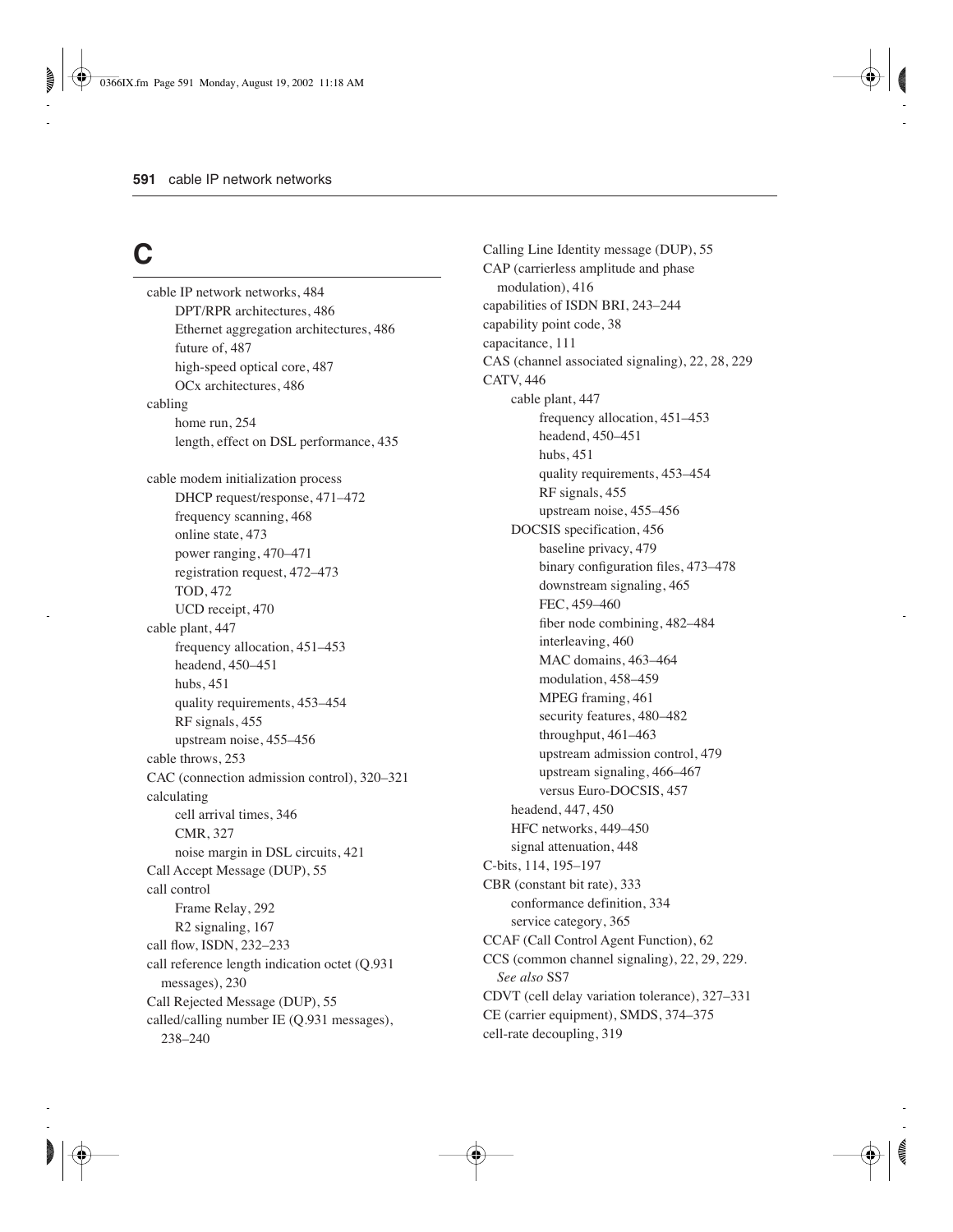cells, 303 arrival times, calculating, 346 boundary detection, 318 clumping, 330 discarding EPD, 342 SD, 342 entry/exit events, 323 header fields, 305 CLP, 313 GFC, 306 HEC, 313, 316 PT, 309–313 VCI, 306–308 VPI, 306 CER (cell error ratio), 325 CFAs (carrier failure alarms), 146 channel associated signaling (CAS), 22, 28, 229 channel banks, 136 D1, 137–139 D1D, 140 D3, 140 D4, 140 D5, 140–142 channel ID IE (Q.931 messages), 237–238 channelized T3, 182–184 Cisco 1000 ESR configuration, 198–199 Charging Message (TUP), 58 check bytes, 422 CICS (Customer Information Control Systems), 35, 57 CIR (committed information rate), 282 circuit provisioning, 248–249 Circuit State Message (DUP), 55 circuit switching, ISDN, 213–215 reference points, 218–219 circuit testing patterns, 117–118 circuits (DSL) attenuation, 421 bridge taps, 434 bursty errors, 424 cable length, 435 coding gain, 425

crosstalk, 435 dribbling errors, 425 Fastpath, 425 FEC, 422–424 interfering signals, 434 loading coils, 434 noise margin, 421–422 resistance, 436 RFI, 434 Cisco routers, DSS/SW56 configuration, 118–119 Class 5 SSPs, 25 Clear messages (DUP), 55 CLI (Cumulative Leakage Index), 455 C-links (cross links), 36 cloned MAC addresses, detecting, 481 closed-loop flow control model (ABR), 338 closed topology (DQDB), 379 CLP (cell loss priority) field, 313 CLR (cell loss ratio), 323 clusters, 39 CMI (coded mark inversion), 175 CMTS (cable modem termination system), CPE database, 482 coaxial cable networks HFC, 449–450 signal attenuation, 448 coding gain, 425 co-directional interfaces, 156 combining, 482–484 common channel signaling (CCS), 22, 29, 229 Common Part (AAL3/4), 356 common path distortion, 456 companding algorithms, 88–91 concatenation, 467 SDH versus SONET, 504 configuring DSS/SW56, 118–119 E1 controllers, 163–166, 173–174 E3 interfaces, 205–206 Frame Relay on Cisco devices, 292–295 ISDN BRI, 250–252 ISDN PRI, T1/E1, 258–259 SMDS, 405–406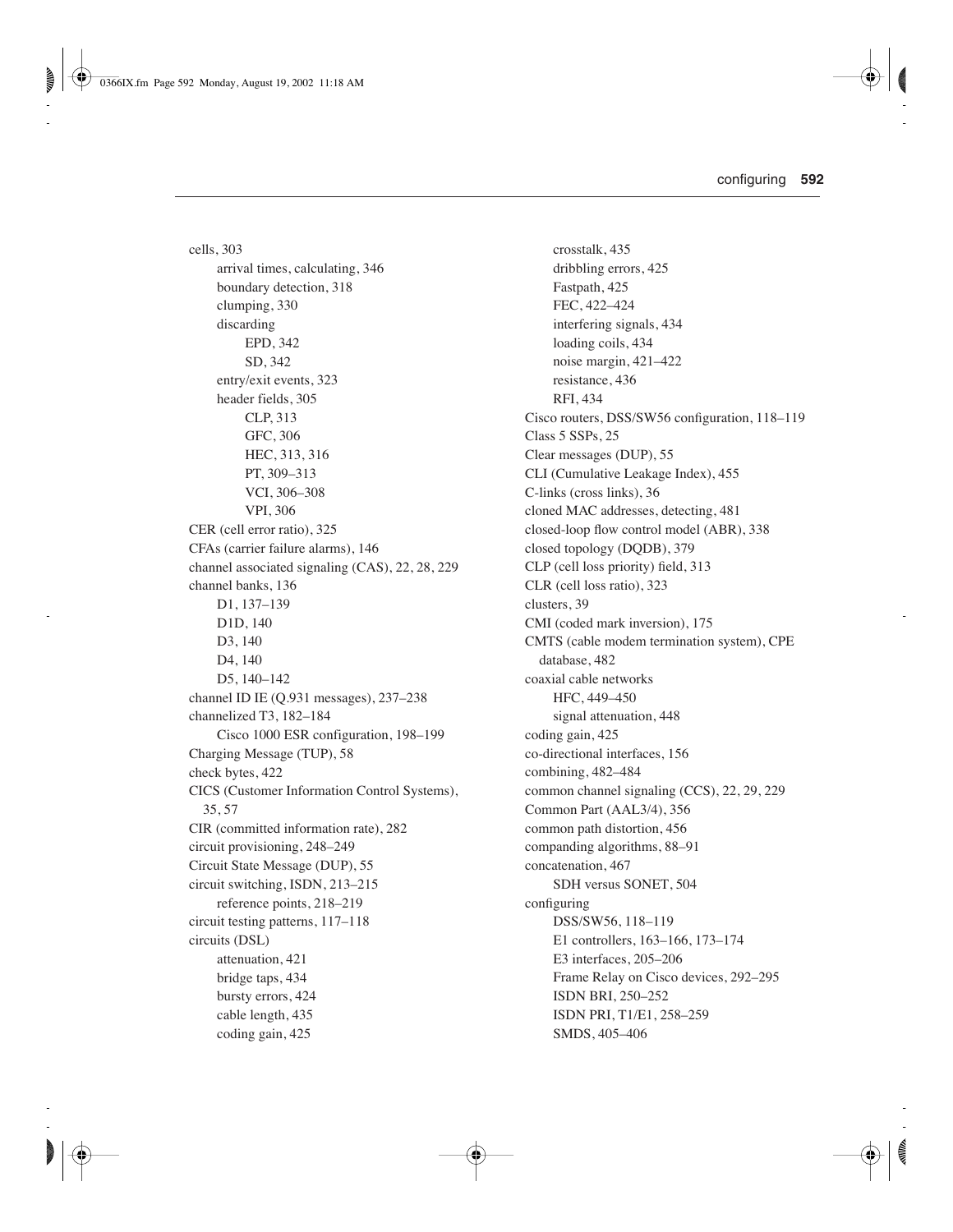T1 controllers, 147 T1 hairpin connections, 148 T3 on Cisco 1000 ESR, 198–199 conformance definitions CBR, 334 nrt-VBR, 337 rt-VBR, 336 congestion avoidance mechanisms, Frame Relay, 286–289 congestion control closed-loop flow control, 338 dual leaky bucket model, 336 EPRCA, 339 GCRA, virtual scheduling algorithm, 346–347 connection status, Frame Relay, 289–291 connection-traffic descriptors, components of, 328 connectors, RJ-48X, 129 constellations, 415 Trellis coding, 429–430 control field (DXI), 404 control octets, 222–223 controlled frame slip, 126 controllers (T1), configuring, 147 conversion process encoding, 92–93 sampling, 85–87 converters, D/A, 9–10 core access specifications, Frame Relay, 272 corrupted frames, 323 COs (central offices), 14 cost benefits of SW56, 115 COTs (Continuity Tests), 56 CPCS (common part convergence sublayer), 320 functions, 359–361 CPE (customer premises equipment) addressing, 376 database, 482 SMDS, 374 C-plane (B-ISDN model), 317 CRC-4 framing, E1 circuits, 160 CRC-32 field (SIP Layer 3 PDUs), 391 crosstalk, 8, 435 CS (convergence sublayer), 319

CS-1 (Capability Set-1), 65–66 CS-2 (Capability Set-2), 66–68 CSES (consecutive severely errored seconds), 146 CSU (customer service unit), 107, 117–118 CSU/DSU (channel service unit/data service unit), 128 CTD (cell transfer delay), 323–324 customer premises ISDN installation, 254 NIDs, 217 CVSD (Continuously Variable Slope DM ), 98–99

#### **D**

D (Data channels), 213 D1 channel banks, 137–139 D1D channel banks, 140 D3 channel banks, 140 D4 channel banks, 140 D5 channel banks, 140–142 DA (Destination Address) field (SIP Layer 3 PDUs), 387 DACs (digital-to-analog converters), 10 DACS (Digital Access and Crossconnect System), 497 data-link layer functionality, Q.921 specification, 220–224 alignment process, 224–227 timers, 227–228 DB-15 connectors, 157 DBR (deterministic bit rate), 333 dBs (decibels), 7 logarithmic signal gain/loss, 131 mid-span repeaters, 216 DDS (digital dataphone service). *See also* SW56 circuit deployment, 105 circuit testing patterns, 117–118 Cisco router configuration, 118–119 CSU, 107 DSU, 108 line coding 64-kbps loop rate, 115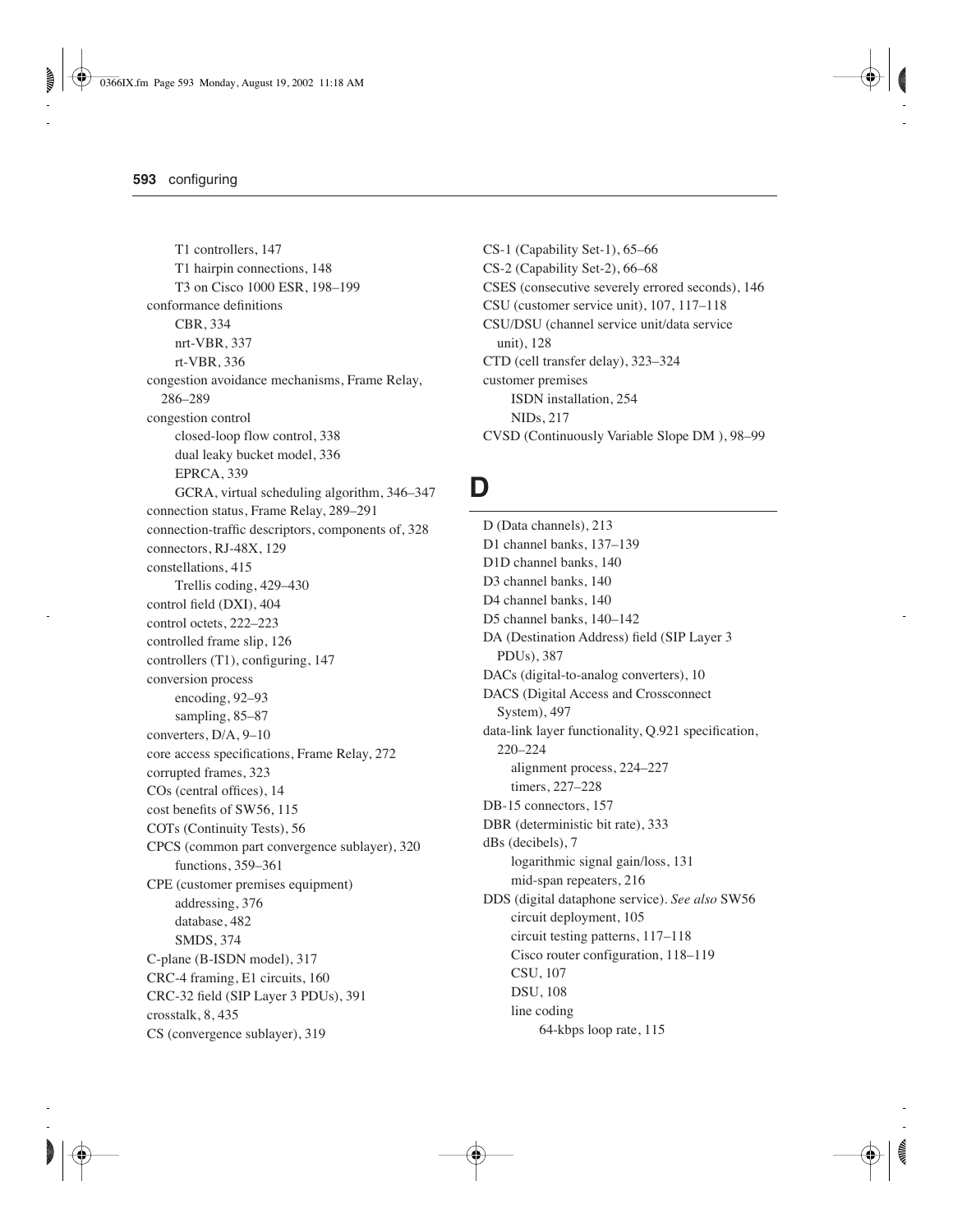AMI, 110–111 naming conventions, 112 secondary channels, 113 local loop, 106 loop rates, secondary channel, 106 nailed architecture, 109 OCU-DP, 108–109 point-to-multipoint connections, 109 timing sources, 112 transmission rates, 106 transmit filter, 106 default Q.921 timer values, 227 deferred blocking, GR-303-CORE standard, 17 delay parameters (QoS) CER, 325 maxCTD, 323, 325 peak-to-peak CDV, 325 SECBR, 326 dense combining, 482 dependability parameters (QoS), CLR, 323 deploying DDS circuits, 105 T3, options, 193 detection state, 314 development of ATM B-ISDN origins, 301 consensus on 48-octet payload, 300 standards bodies, 301–302 of Frame Relay, 266–270 of SMDS DQDB, 377 time-to-market delay, 385 devices ATM, error control modes, 314 cable modems, intialization sequence, 468–473 Cisco routers, configuring for DSS/SW56, 118–119 cloning, 480 CSU/DSU, circuit testing patterns, 117–118 digital repeaters, 215 DSL modems, trainup, 426 DSS

CSU, 107 DSU, 108 OCU-DP, 108–109 echo cancellers, ISDN BRI deployment, 216–217 IMTs, 27 ISDN BRI hardware, 242 mid-span repeaters, 215–216 network nodes, clusters, 39 NIDs, 11, 217 NT12s, 218 optical networking components, 495 LTE, 498–499 optical routers, 500 PTE, 496 STE, 500 POTS splitters, 419 required for SMDS CE, 375 SLT (Signaling Link Terminal), 43 SS7 SCPs, 27 SSPs, 23–25 STPs, 27 sub-band codecs, 99 TE1, 219 digital communication black and white analogy, 81 conversion process encoding, 92–93 quantizing process, 87–91 sampling, 85–87 evolution of, 81 impetus for, 80 pulse streams, 85 quantizing process, noise reduction, 88–91 sampling, 87 signal conversion process, 83–84 versus analog, 81–82 digital repeaters, 215 digital signaling R2, 169 versus analog, 3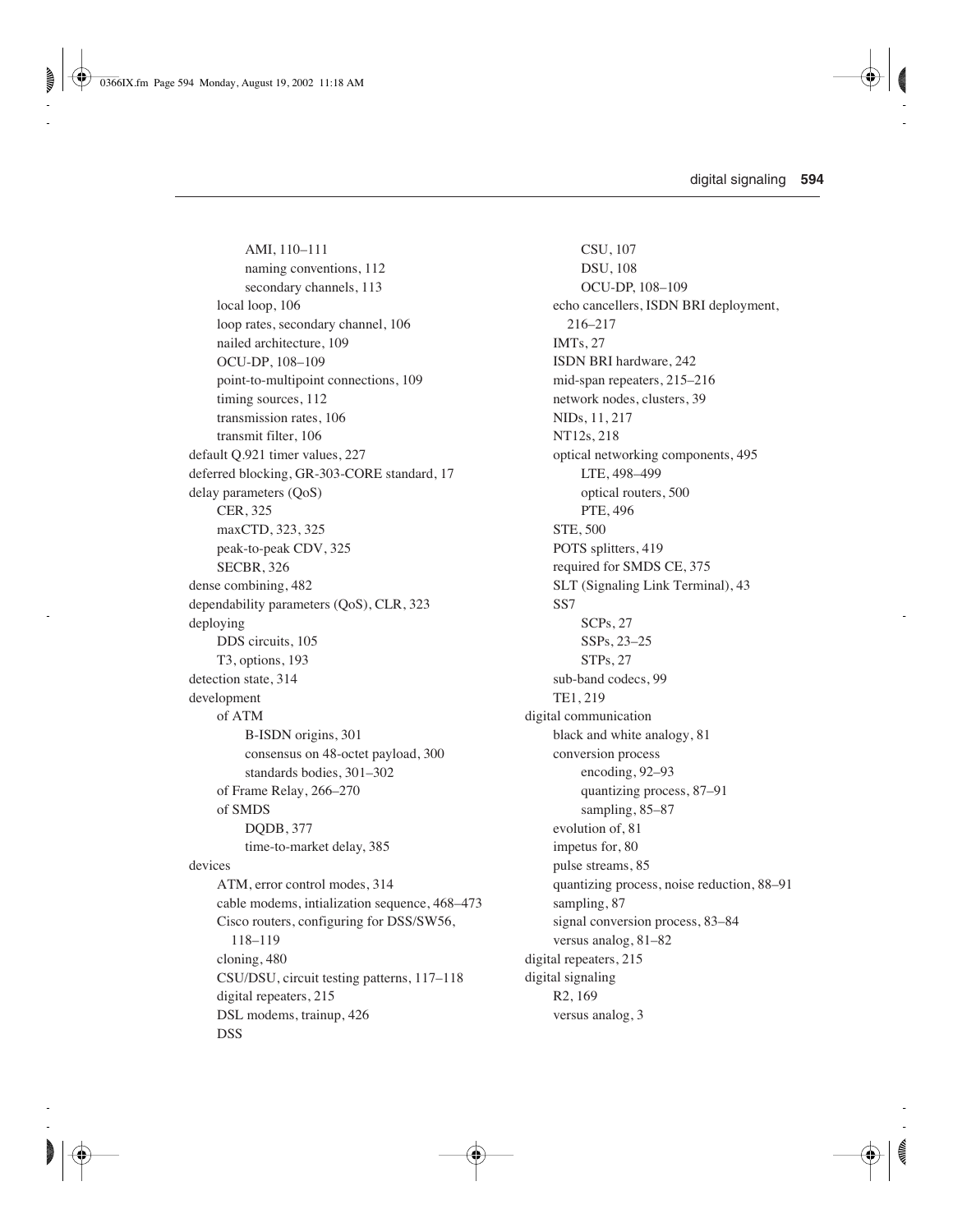discarding cells, SD, 342 discards (Frame Relay), 284–286 discrete pulses, 83–84 discrete values, 91 distance-insensitive transport technologies, 372 distributed architecture, INs, 62 divide and conquer, 456 DLCIs, (data-link connection identifiers), 276–278 bit meanings, 280–282 Inverse ARP, 279–280 D-links (diagonal links), 36 DM (Delta Modulation), 97 DMT (discrete multi-tone modulation), 417–418 DOCSIS cable specification, 456–457 baseline privacy, 479 binary configuration files, 473–474 DOCSIS 1.0, 474–475 DOCSIS 1.1, 475–478 cable modem initialization process DHCP request/response, 471–472 frequency scanning, 468 online state, 473 power ranging, 470–471 registration request, 472–473 TOD, 472 UCD receipt, 470 cable plant quality requirements, 453–454 CMTS, CPE database, 482 FEC, 459–460 fiber node combining, 482, 484 interleaving, 460 MAC domains, 463 downstream signaling, 465 SID, 464 upstream signaling, 466–467 modulation, 458–459 MPEG framing, 461 security features, 480, 482 throughput, 461–463 upstream admission control, 479 DPC (Destination Point Code), 38 DPCM (differential pulse code modulation), 94–95

DQDB (Distributed Queue Dial Bus), 377 AU, 377–379 DMPDUs, format, 384 IMPDUs, SAR, 382, 385 MAC layer functionality, 380–382 topologies, 379 dribbling errors, 425 drop and insert, 164 DS0 (digital signal level zero), 88, 109, 127 DS1 (digital signal level one) media, PLCP frames, 397–399 DS2 (digital signal level two) media E12 multiplexing, 200 frame structure, 187 M-Frame, bit stuffing, 188 DS3 (digital signal level three) media bit stuffing, 400 circuits, 185 M12 multiplexing, 185 PLCP frames, 399–400 DS4 (digital signal level four), 206 DSL (digital subscriber line) architectures CPE, 437 NAP, 437 NSP, 437–440 bridge taps, 434 cable length, effect on performance, 435 CAP, 416 circuit attributes attenuation, 421 bursty errors, 424 coding gain, 425 dribbling errors, 425 Fastpath, 425 FEC, 422–424 noise margin, 421–422 crosstalk, 435 DMT, 417–418 flavors ADSL, 432 EtherLoop, 432 G.Lite, 432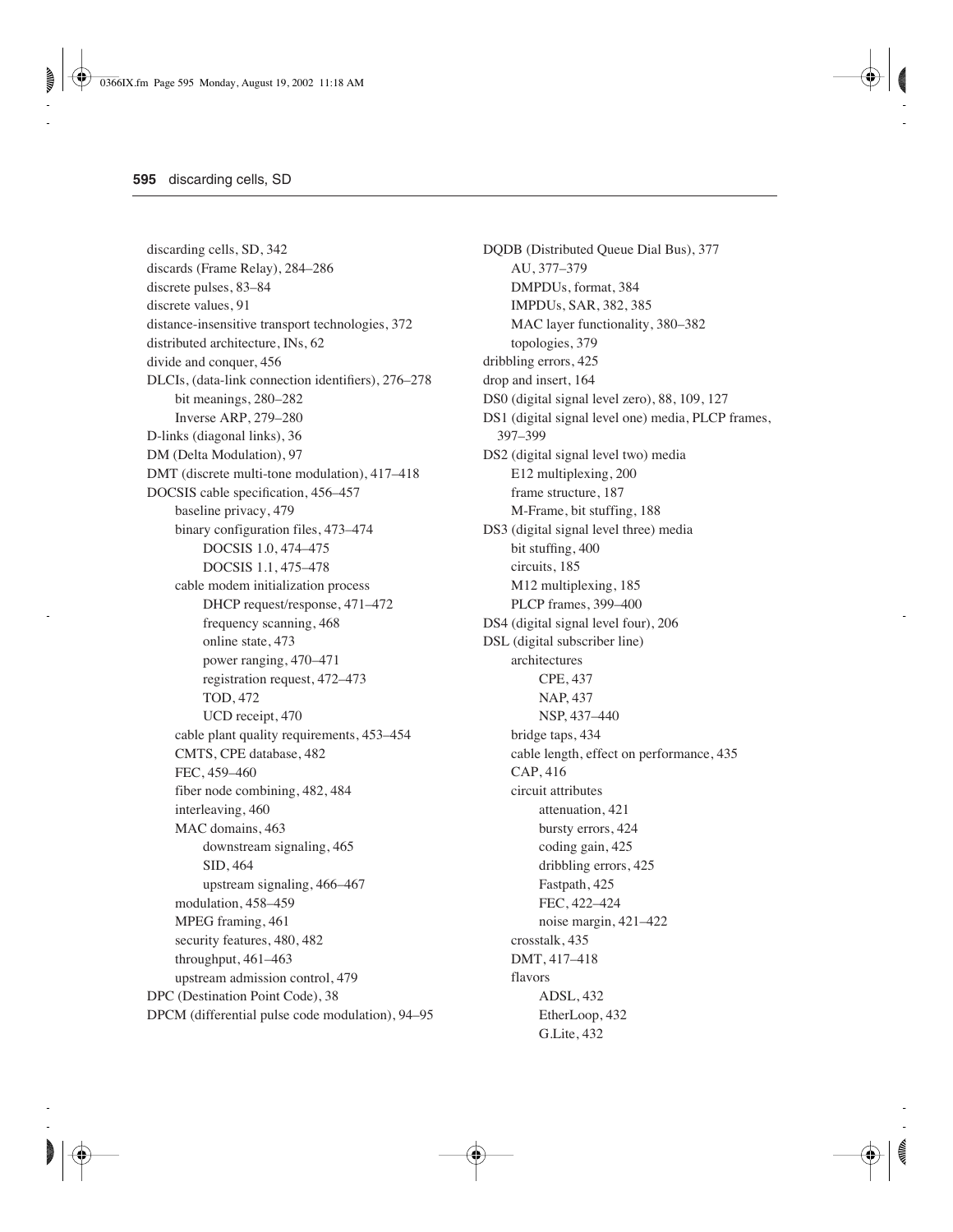HDSL, 432 HDSL2, 433 IDSL, 433 RADSL, 433 SDSL, 433 VDSL, 433 framing modes, 427–428 higher-layer protocol transport mechanisms, 439–440 history of, 414 interfering signals, 434 loading coils, 434 modem trainup, 426 power levels, 428 reducing/boosting, 429 Trellis coding, 429–430 QAM, 415–416 resistance, effect on performance, 436 RFI, 434 wholesale services, 441 DSLAM (DSL access multiplexer), 419 DSU (data service unit), 108 circuit testing patterns, 117–118 DTMF (dual tone multifrequency), 12, 170 SW56 implementation, 116 DTP/RPR architectures, 486 dual leaky bucket congestion control, 336, 348 dual-latency modem, DSL data transmission, 427 DUP (Data User Part), 54–55 DWDM (dense wavelength division multiplexing), 521 DXI (Data Exchange Interface) protocol, 375, 403 framing, 404–405 heartbeat polling, 405–406 troubleshooting, 407

#### **E**

E&M signaling, 13 E.164 numbers, 213 E1 circuits, 154. *See also* T1 circuits controllers

configuring, 163–166 R2 signaling, 173–174 CRC-4 framing, 160 line coding, 161 NO-CRC-4 framing, 158 physical characteristics, 155–157 PLCP frames, 401 PRI configuration, 258–259 subrate offerings, 157 E3 circuits, 199–200 E12 multiplexing, 200 E23 multiplexing, 202 G.804 framing, 205 G.823 framing, 202–204 interface configuraiton, 205–206 E12 multiplexing, 200 E23 multiplexing, 202 echo cancellation, 216–217 Elastic Networks, EtherLoop, 432 E-links (extended links), 36 EMI (electromagnetic interference), 8 in ISDN deployments, 215 en bloc signaling, 59 encapsulation, SMDS, 374 encoding schemes, 92–93. *See also* line coding DSL CAP, 416 DMT, 417–418 QAM, 415–416 encryption, 479 end-to-end signaling, 59 entry events, 323 EPD (early packet discard), 342 EPRCA (enhanced proportional rate control algorithm), 339 ERM (explicit rate marking), 340 error detection, Frame Relay FCS field, 285 error detection code field (OAM), 311 error mitigation FEC, 459–460 interleaving, 460 errors, T1, 145–146 ES (errored second), 146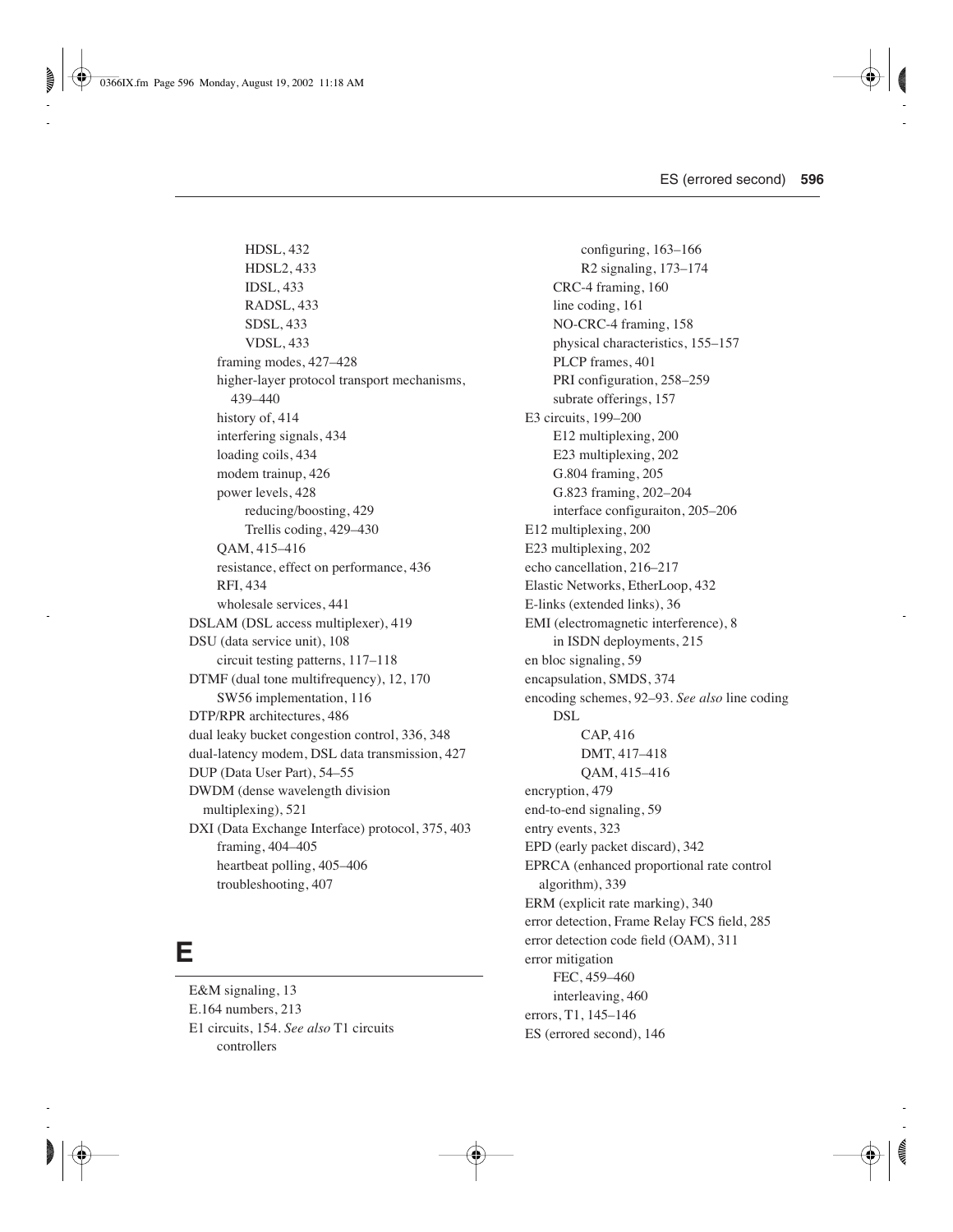ESF (Extended Superframe), 136 D5 channel banks, 140–142 estimating DSL power levels, 428 EtherLoop, 432 Euro-DOCSIS, 457 modulation, 458–459 throughput, 461–463 exit events, 323 expected cell arrival times, calculating, 346 extreme-dense combining, 482

#### **F**

fast byte, 427 Fastpath, 425 FCC First Report & Order, 69 FCS (frame-check sequence) field DXI, 404 Frame Relay packets, 285 FDM (frequency-division multiplexing), 127, 450 FEBEs (far-end block errors), 161, FEC (forward error correction), 422–423, 459–460 interleaving, 423–424 FEs (functional entities), 62 FEXT (far-end crosstalk), 9, 435 F-GCRA (Frame-GCRA), 349 fiber-node combining, 482–484 fiber-optic cabling, 501, 504, 522 fields of ATM headers, 305 CLP, 313 GFC, 306 HEC, 313, 316 PT, 309–313 VCI, 306–308 VPI, 306 of DXI frames, 404–405 of Q.931 messages, 230 of SIP Layer 1 PDUs, 396 of SIP Layer 2 PDUs, 393 Access Control field, 394 MID field, 395 NCI field, 394

Payload CRC field, 396 Payload Length field, 395 Segment Type field, 394 Segmentation Unit field, 395 Sequence Number field, 395 of SIP Layer 3 PDUs, 386 BASize field, 387 BE Tag fields, 386 CRC-32 field, 391 DA field, 387 HE field, 391–392 HLPID field, 390 Information field, 392 Length field, 387 PAD field, 390 QoS field, 391 Reserved field, 386 SA field, 387–388 filtering, 84 FISU (Fill-In Signal Unit), 43–45 fixed-length slots (DQDB), 380–382 flag field (DXI), 404 flavors of DSL ADSL, 432 DSLVDSL, 433 EtherLoop, 432 G.Lite, 432 HDSL, 432 HDSL2, 433 IDSL, 433 RADSL, 433 SDSL, 433 F-links (fully associated links), 36 FLR (frame loss ratio), 323 format of DMPDUs, 384 of Q.931 messages, 230 format errors, T1, 145–146 fragmentation, 467 Frame Relay access signaling specifications, 273 ATM interworking, 302 configuring on Cisco devices, 292–295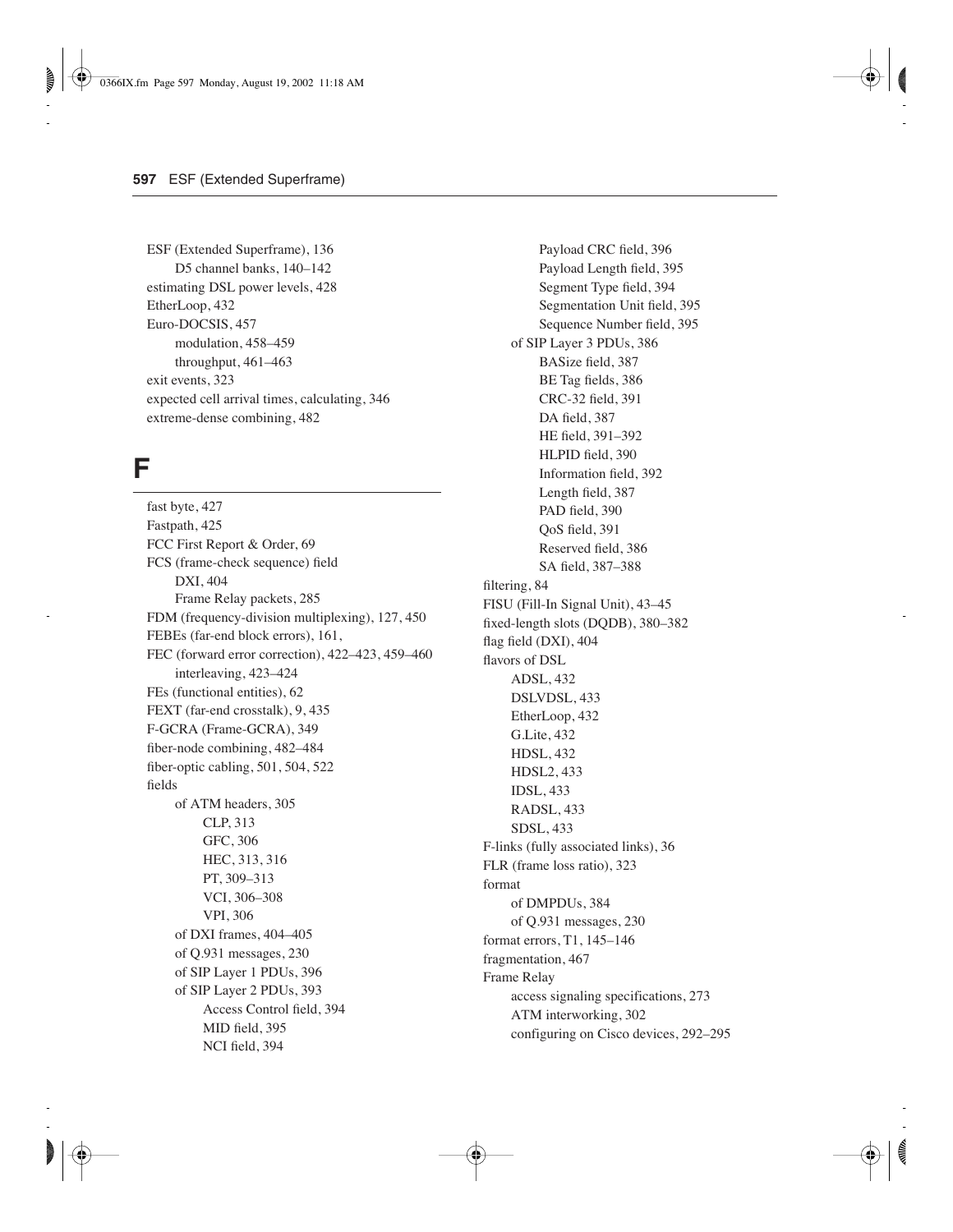congestion avoidance mechanisms, 286–289 core access description specifications, 272 DCLI bit meanings, 280, 282 development of, 266–270 discards, 284–286 DLCI, 276–280 framework specifications, 271 LMI specification, 289–291 service description specifications, 271–272 signaling, 286–292 SLAs, contractual values, 282 VCs, 275–276 framework specifications, Frame Relay, 271 framing DSL, 427–428 DSS, bit values, 114 DXI, 404–405 Q.921, octets, 221–222 SDH, 519–520 T1, 135 D1 channel banks, 137–139 D1D channel banks, 140 D3 channel banks, 140 D4 channel banks, 140 D5 channel banks, 140–142 T3, 195–197 unchannelized E3 G.804, 205 G.832, 202–204 unmarked frames, 343 frequency, 5, 84 FRF (Frame Relay Forum), 268– 270 ATM/Frame Relay interworking, 302 IAs, 273–274 full async framing (DSL), 427 full booking, 321 full overhead framing (DSL), 427 full sync framing (DSL), 427 function-specific field (OAM), 311 future of cable IP networks, 487 FX (foreign exchange), 249

#### **G**

G.804 framing, 205 G.832 framing, 202–204 G.Lite, 432 GCRA (generic cell rate algorithm), 345 F-GCRA, 349 PCR algorithm, 349 SCR algorithm, 350 General Forward Setup Information message (TUP), 58 GFC (generic flow control) field, 306 GFR (guaranteed frame rate), 343 GPS (global positioning system) timing distribution, 493 GR-303-CORE standard, 17–18 ground start signaling, 13

#### **H**

hairpin connections, configuring E1, 164 T1, 148 hardware optical network components, 495 LTE, 498–499 optical routers, 500 PTE, 496 STE, 500 ISDN, 242 HDB3 line coding, 258 HDSL (high data-rate DSL), 432 HDSL2, 433 HE (Header Extension) field (SIP Layer 3 PDUs), 391–392 headend, 450–451 heartbeat polling (DXI), 405 HEC (header error correction) field, 313, 316 hertz, 84 HFC (hybrid-fiber coaxial) networks, 449–450 hierarchy of national SSPs, 25 higher-layer transport mechanisms, 439–440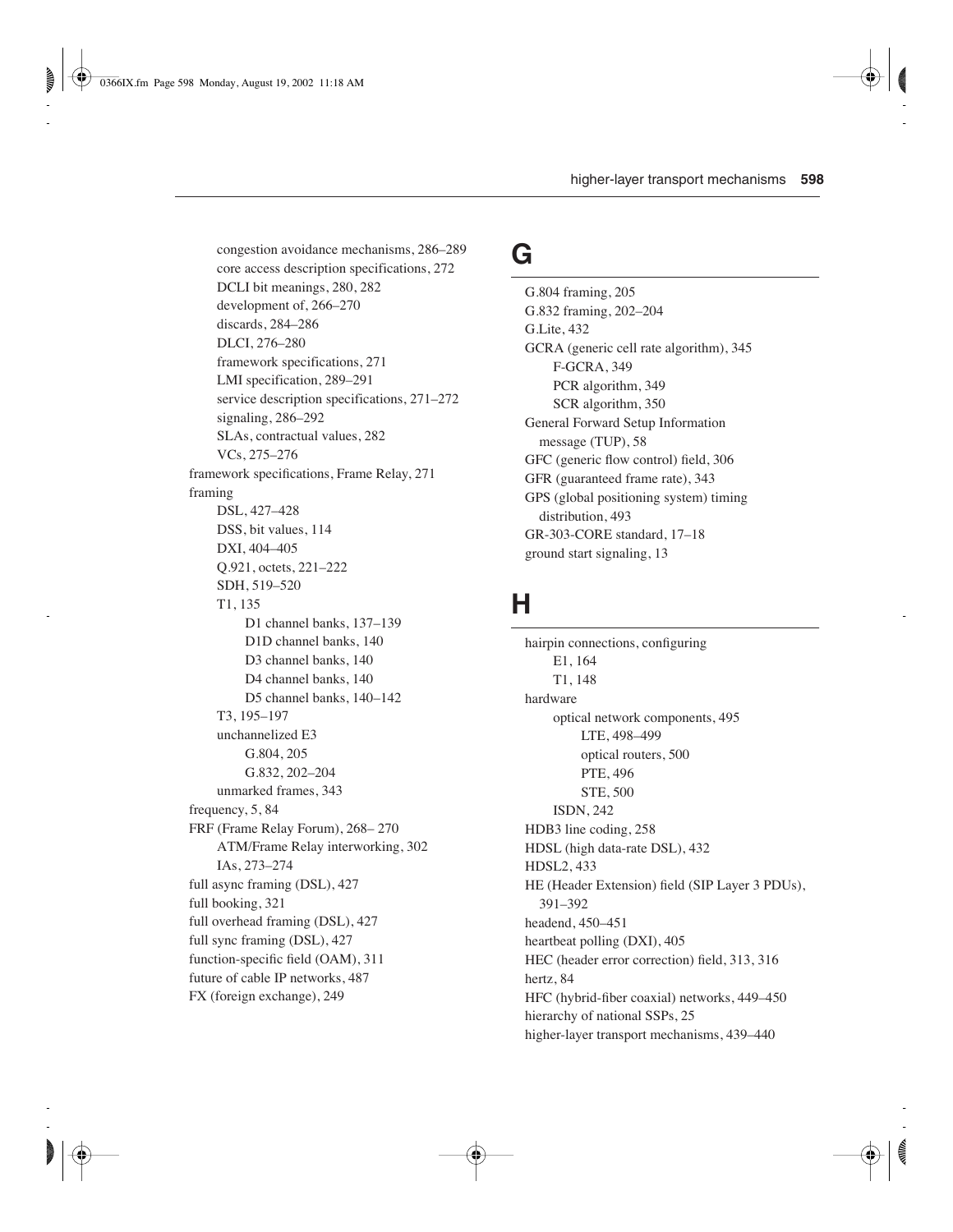high-order address octets (Q.921), 221 high-speed optical core networks, 487 history of DSL, 414 of Frame Relay, 266–270 of NADH, 181 of SMDS, 372 alignment with 802.6, 373, 385 SIG, 374 HLPID (Higher Layer Protocol Identifier) field (SIP Layer 3 PDUs), 390 HoB (head of bus), 379 home run, 254 hubs, 451 hunt state, 315 hybrid SSPs, 23

**I**

IACR (initial allowed cell rate), 338 IAs (Implementation Agreements), 268, 273–274, 300 B-ICI 2.0, 304 UNI-related, 303 IDSL (ISDN-based DSL), 433 IETF (Internet Engineering Task Force) RFC 1209, 374 IMPDUs (Initial Meeting Access Control PDUs), SAR, 382, 385 impulse noise, 455 IMTs (Inter-Machine Trunks), 27 INs (intelligent networks) CS-1, 65–66 CS-2, 66–68 FEs, 62 PEs, 63–64 information elements, Q.931 messages, 233–240 information field DXI, 404 SIP Layer 3 PDUs, 392 ingress noise, 455 interfaces, ATM, 304

interference analog communication, 81 EMI ISDN carriers, 215 effect on DSL performance, 434 interleaving, error mitigation, 460 international digital hierarchies, JDH, 174–176 international split plans, 452 international SSPs, 23, 25 international television standards, 451 interregister signaling, R2 signaling, 170–173 interworking ATM/Frame Relay, 302 SMDS and Layer 3 protocols, 377 Inverse ARP, 279–280 IP (Intelligent Peripheral), 64 ISDN architecture, 212 BRI 2B1Q line coding, 244 4B3T line coding, 245 AO-DI, 250 billing methods, 254–255 circuit provisioning, 248–249 configuring, 250, 252 features, 243–244 FX, 249 Japanese implementations, 244 operation, 242–243 SPIDs, 248 troubleshooting, 252–254 circuit switching, 213–215 E.164 numbers, 213 echo cancellation, 216–217 local loop, 213–215 mid-span repeaters, 216 NID, 217 NT12s, 218 PRI, 255–256 NFAS, 257 Q.Sig, 260 T1/E1 configuration, 258–259 troubleshooting, 259–260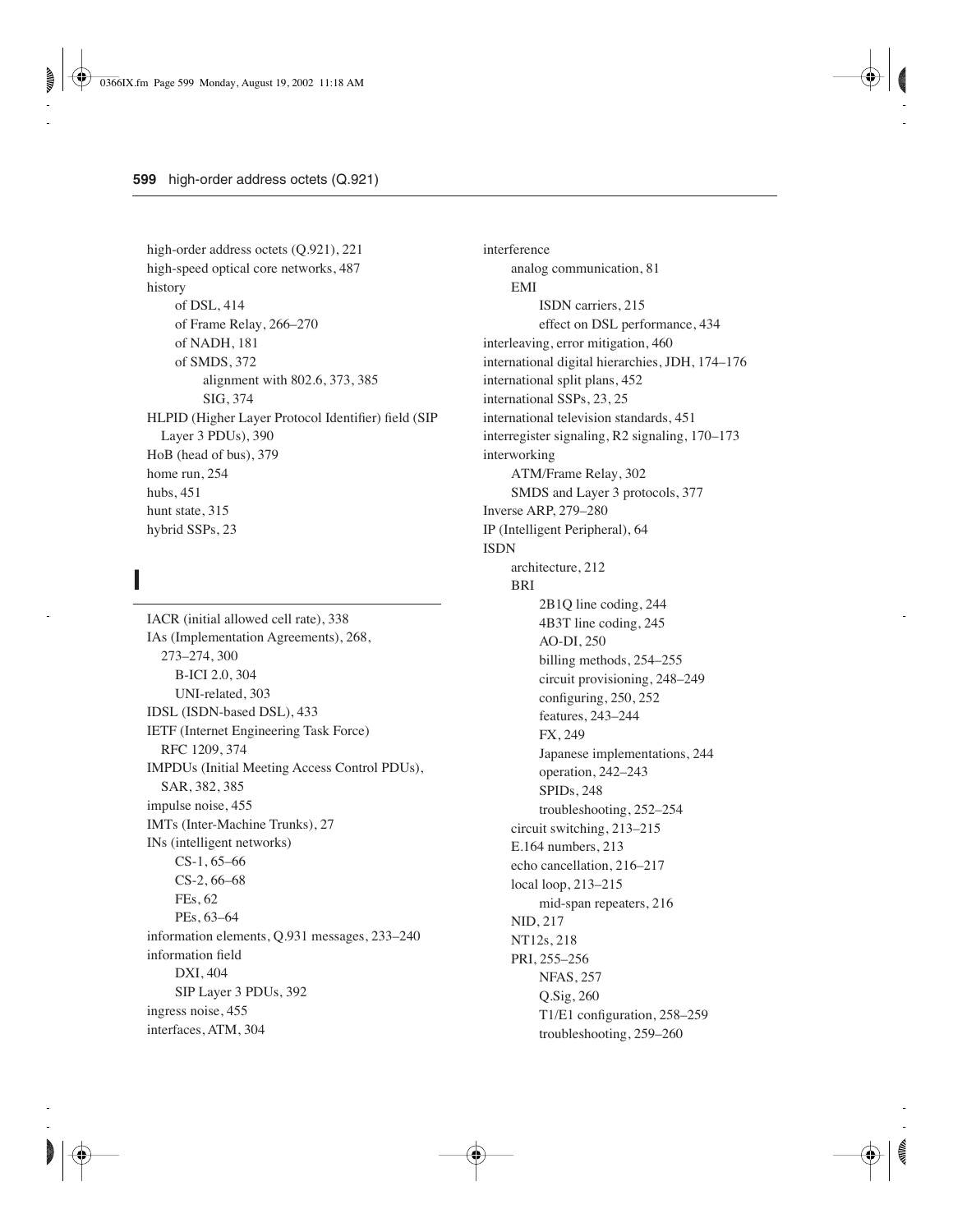Q.921 specification, SAPs, 221 reference points, 218–219 specifications ITU Q.921, 220–228 ITU Q.931, 229–233 physical layer, 219 S/T bus, 218–219 TE1 devices, 219 ISUP (ISDN user part), 58 messages, 59–60 signaling methods, 59 ITU (International Telecommunications Union) digital hierarchy E3, 199–200 E12 multiplexing, 200 E23 multiplexing, 202 G.804 framing, 205 G.832 framing, 202–204 interface configuration, 205–206 point code format, 40 signaling links, 35 ITU-T (International Telecommunications Union Telecommunications Standardization Sector) ATM recommendations, 302 recommendation I.121, B-ISDN model, 316–320

## **J**

Japanese BRI services, 244 JDH (Japanese Digital Hierarchy), 174–176 jitter, 146, 330, 467

# **K**

KEK (key encryption key), 480 Kentrox, development of SMDS access solution, 386

#### **L**

LAPD (Link Access Procedure on the D channel), 220–224 Q.921 alignment, 224–227 Q.921 timers, 227–228 laser clipping, 456 latency interleaving delay, 424 real-time polling, 467 Layer 3 protocols, interworking with SMDS, 377 layer management (M-plane), 317 layers of AAL AAL0, 351 AAL1, 351–353 AAL2, 353–355 AAL3/4, 355–360 AAL5, 361–363 layers of MTP protocol DUP, 54–55 ISUP, 58–59 MTP1, 42–43 MTP2, 43 FISU, 43–45 link alignment, 48–52 LSSU, 45–47 MTP3, 52–54 TUP, 56–58 LBO (long-haul line build-out), 130 LEDs (light emitting diodes), multimode fiber, 502 legislation, Telecommunication Act of 1996, 68 Length field (SIP Layer 3 PDUs), 387 line coding, 258 AMI 1s density, 112 DSS implementation, 110–111 CMI, 175 DSS 64-kbps loop rate, 115 naming conventions, 112 secondary channels, 113 E1, 161 ISDN BRI, 244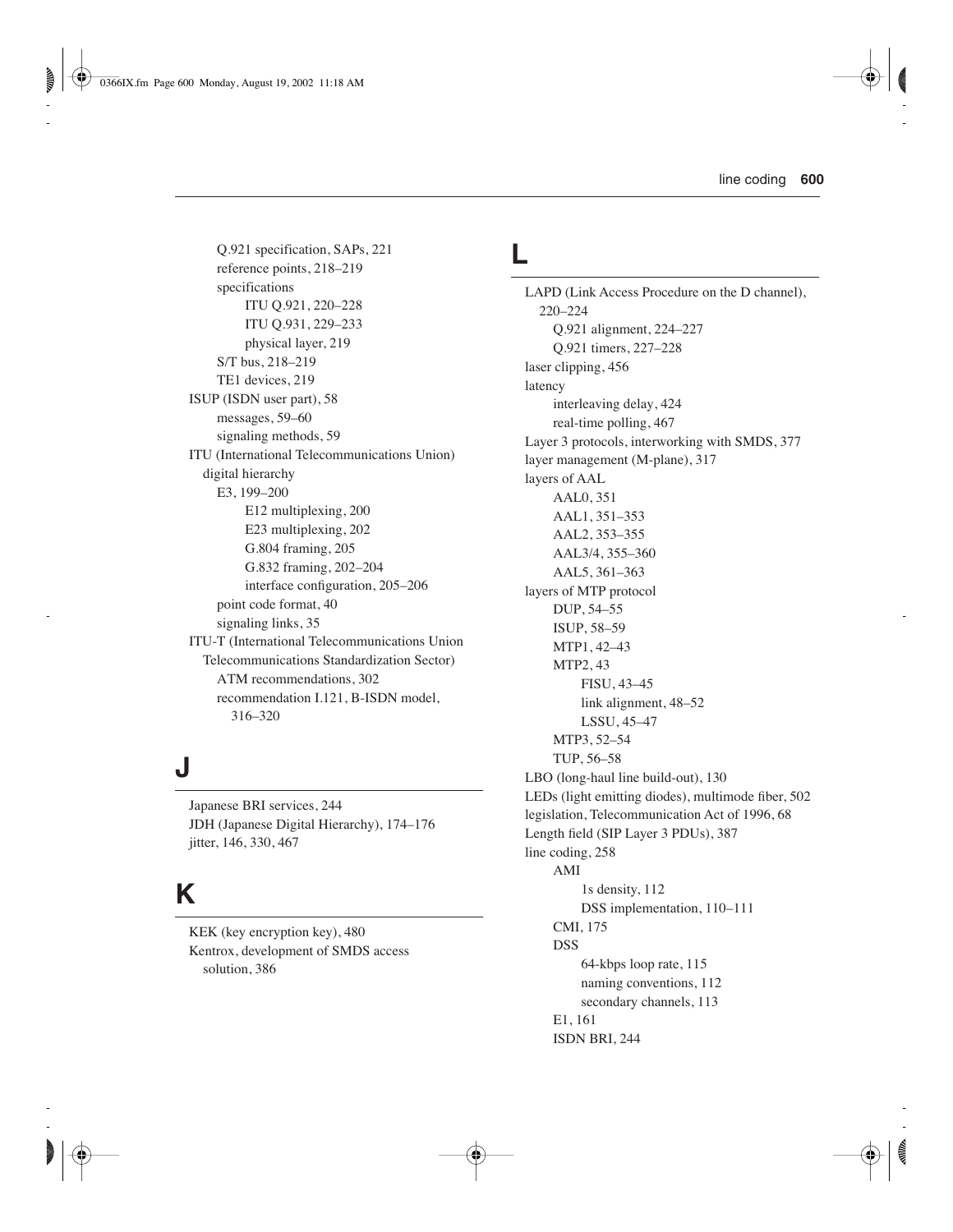2B1Q, 244 4B3T, 245 T1, 132–135 T3, 194 line equalization, 130 line noise, 8 line overhead, STS-1 frames, 510–513 line protection switched topologies, 523 line signaling, R2, 167 link alignment, 48–52 link-by-link signaling, 59 link sets, 34 LMI (Local Management Interface) specification, 289–291 LMU (line-monitoring unit), 142 LNP (local number portability), 69–70 call flow, 71–72 LNPAs (local number portability administrators), 69 load sharing, MTP3, 53 loading coils, 131, 434 local loop technologies DDS, 106 ISDN, 213–216 local number portability, 69–72 location portability, 72 logic errors, T1, 145–146 loop rates, DDS secondary channel, 106 64-kbps, 115 loop start signaling, 13 lost frames, 323 low-order address octets (Q.921), 221 LS bearer channels, 427 LSSU (Link Status Signal Unit), 45–47 LTE (line termination equipment), 498–499

#### **M**

M12 multiplexing, DS3, 185 M13 multiplexing, 193 M23 framing (T3), 195–197 M23 multiplexing, 189, 192

MAC domains (DOCSIS), 463 downstream signaling, 465 SID, 464 upstream signaling, 466–467 MAC layer functionality, DQDB, 380–382 magnetic coils, 254 management cells, 312 MANs (metropolitan-area networks), 501 MAP messages, 470 marked frames, 343 mated pairs, 27 maxCTD (cell transfer delay), 323–325 MBR (maximum burst rate), 282 MBS (maximum burst size), 329 MCNS (Multimedia Cable Network System Partners Ltd.), 447 MCR (minumum cell rate), 329 message mode (common part), 356 messages DUP, 55 ISUP, 59–60 Q.931, 230, 233 information elements, 233–240 TUP, 56–58 metasignaling, 307 M-Frame (DS2), bit stuffing), 188 MFS (maximum frame size), 329 microfilters, 419 MID field (SIP Layer 2 PDUs), 395 MIDs (message identification pages), 379 mid-span repeaters, 215–216 MNs (matched nodes), 499 modems, DSL framing modes, 427–428 trainup, 426 modulation schemes ADPCM, 95–96 CVSD, 98–99 DM, 97 DOCSIS, 458–459 DPCM, 94–95 MPEG framing, 461 M-plane (B-ISDN model), 317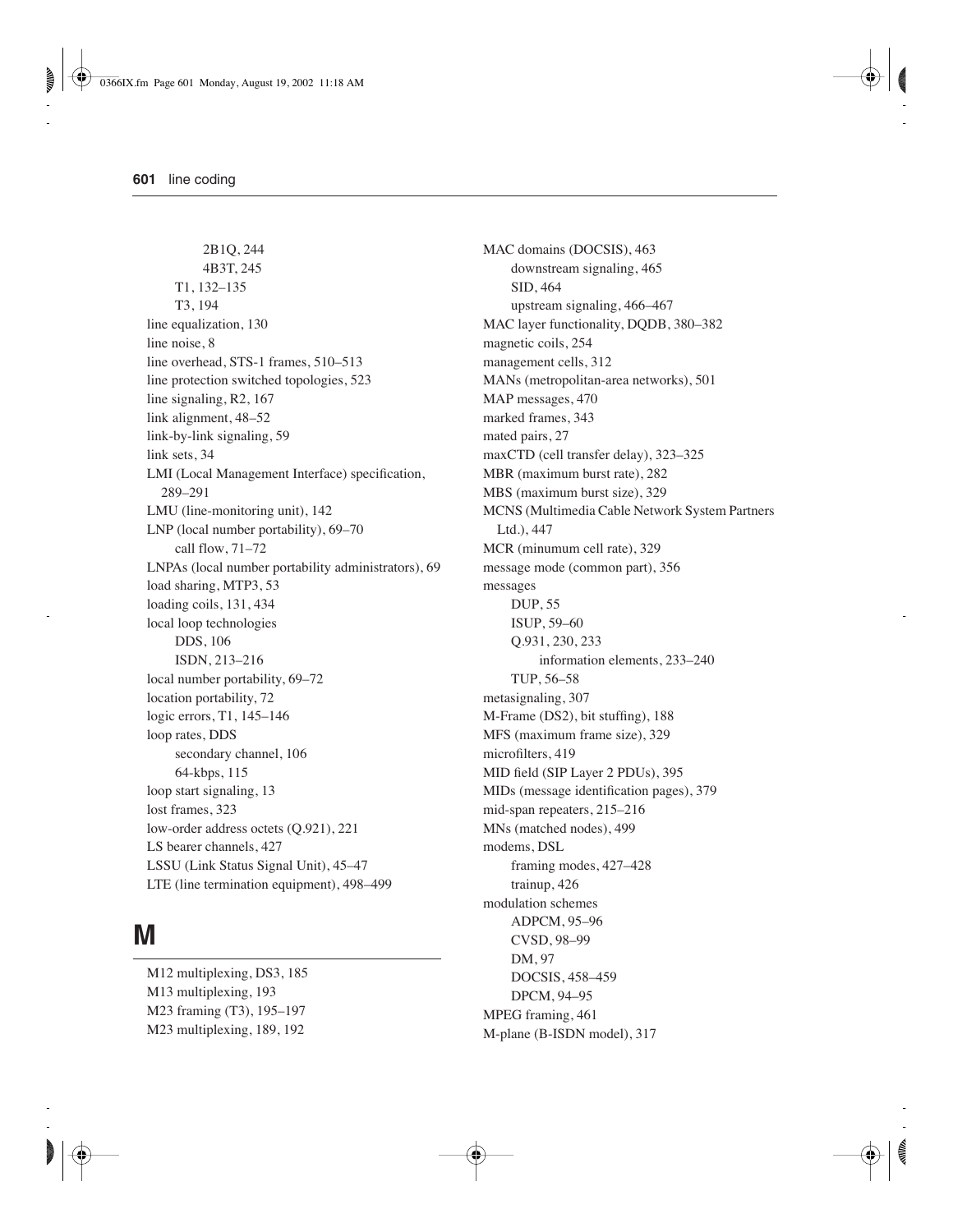MSB (most significant bit), cell payload values, 310 MSOs (multiple service operators), 446 MSU (Message Signal Unit), Service Information Field, 50–52 MT (multi-tone) signaling, interregister signaling, 170–173 MTP (Message Transfer Part), 41 MTP1, 42–43 MTP2, 43 FISU, 43–45 link alignment, 48–52 LSSU, 45–47 timers, 49 MTP3, 37, 52–54 multimode distortion, 502 multimode fiber, 502 multiplexing, 109 M13, 193 M23, 189, 192 SRDM, 108 STDM, 267 TDM, 109

## **N**

NADH (North American Digital Hierarchy) DS2 frame structure, 187 DS<sub>3</sub> M13 multiplexing, 193 M23 multiplexing, 189, 192 DS4, 206 evolution of, 181 signal levels, 184–185 T3 framing, 195–197 nailed architecture, 109 naming conventions, DSS line coding schemes, 112 NANP (North American Numbering Plan), 59 NAPs (Network Access Points), 63 national SSPs, 23–25 NCI (Network Control Information) field, SIP Layer 2 PDUs, 394 network indicators, 24

network layer functionality, Q.931 specification, 229–233 network layer protocols, interworking with SMDS, 377 network nodes, clusters, 39 NEXT (near-end crosstalk), 9, 435 NFAS (non-facility associated signaling), 155, 257 NIDs (network interface devices), 11, 217, 419 home run, 254 NNI (Network-to-Network Interface), 304 header fields, 305 CLP, 313 HEC, 313, 316 PT, 309–313 VCI, 306–308 VPI, 306 NO-CRC-4 framing, E1 circuits, 158 noise, 7–9 noise funneling, 455 noise margin, 421–422 non-associated signaling, 31 non-compelled R2 signaling, 167 non-deferred blocking, GR-303-CORE, 17 nonreal-time service classes, 331 ABR, 337–341 GFR, 343 nrt-VBR, conformance definition, 336 UBR, 341–342 North American Digital Hierarchy (NADH), 125 North American point code format, 39 nrt-VBR (real-time variable bit rate), 336 nrt-VBR service category, 365 NT12s, 218 NTSC (National Television Systems Committee), 451 number portability, 69–70 call flow, 71–72 location portability, 72 Nyquist Theorem, 85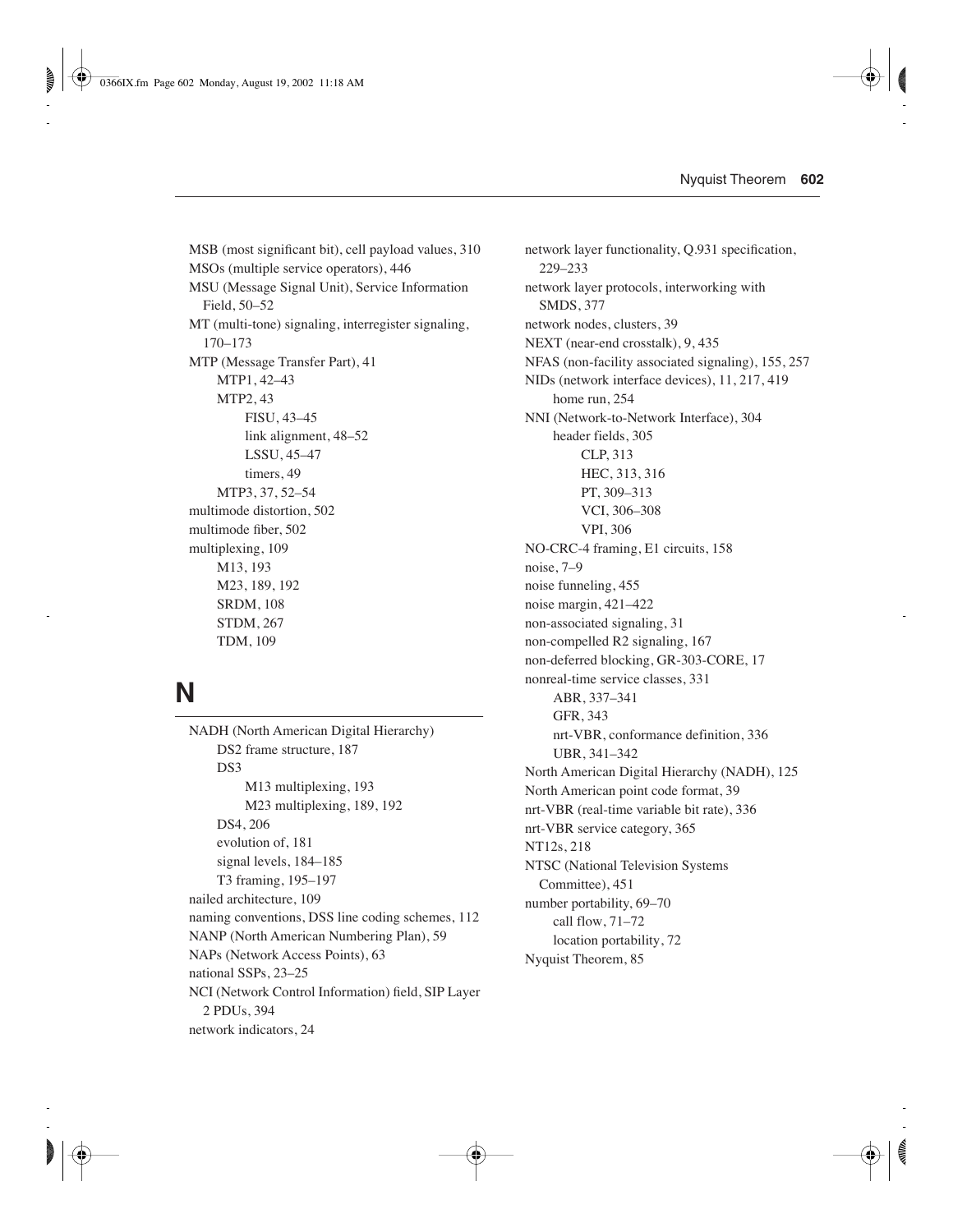### **O**

#### **P**

OAM (Operations, Administrations, and Maintenance) cells, 309–313 network management levels, 312 OAM&P (operations, administration, maintenance and provisioning), 521 obsolesence of SMDS, 409 OC designation, SONET, 505–506 OCU-DP (office channel unit-data port), 108–109 OCx architectures, 486 OOF (out-of-frame), 137 OPC (Originating Point Code), 38 open topology, DQDB, 379 optical networks DWDM, 521 fiber-optic cabling, 501, 504 hardware, 495 LTE, 498–499 optical routers, 500 PTE, 496 STE, 500 rings, 522 line protection switched topologies, 523 path protection switched topologies, 524 SDH applications, 522–523 frame structure, 519–520 VCs, 517, 519 SONET, 505 applications, 522–523 STS-1 frame overhead, 508–516 STS-1 frame structure, 506–507 WDM, 521 optical routers, 500 OSI reference model, equivalent SS7 layers, 41 overbooking, 321 overlap signaling, 59 overlapped PAM (pulse amplitude modulation), 430

packets, fragmentation, 467 packet-switching technologies, Frame Relay, 266–268 access signaling specifications, 273 congestion avoidance mechanisms, 286–289 contractual SLA values, 282 core access specifications, 272 discards, 284–286 DLCI, 276–282 framework specifications, 271 LMI specification, connection status, 289–291 service description specifications, 271–272 signaling, 286–292 standards bodies, 268–270 VCs, 275–276 PAD field (SIP Layer 3 PDUs), 390 pair gain, 14 PAL (Phase Alternating Line) standard, 451 PAM (pulse amplitude modulation), 85–91 path overhead, STS-1 frames, 513 path protection switched topologies, 524 Payload CRC field (SIP Layer 2 PDUs), 396 Payload Length field (SIP Layer 2 PDUs), 395 PCM (pulse code modulation), 84 AMI line coding, 110–111 PCR (peak cell rate), 328 PDH (Plesiochronous Digital Hierarchy), 125–126, 181 peak-to-peak CDV, 325 PEs (physical entities), 63–64 physical characteristics E1 circuits, 155–157 T1, 128–131 physical layer (B-ISDN model), 318 PMD sublayer, 318 TC sublayer, 318–319 physical layer specifications, ISDN, 219 plane management (M-plane), 317 PLAR (private line, automatic ringdown), 167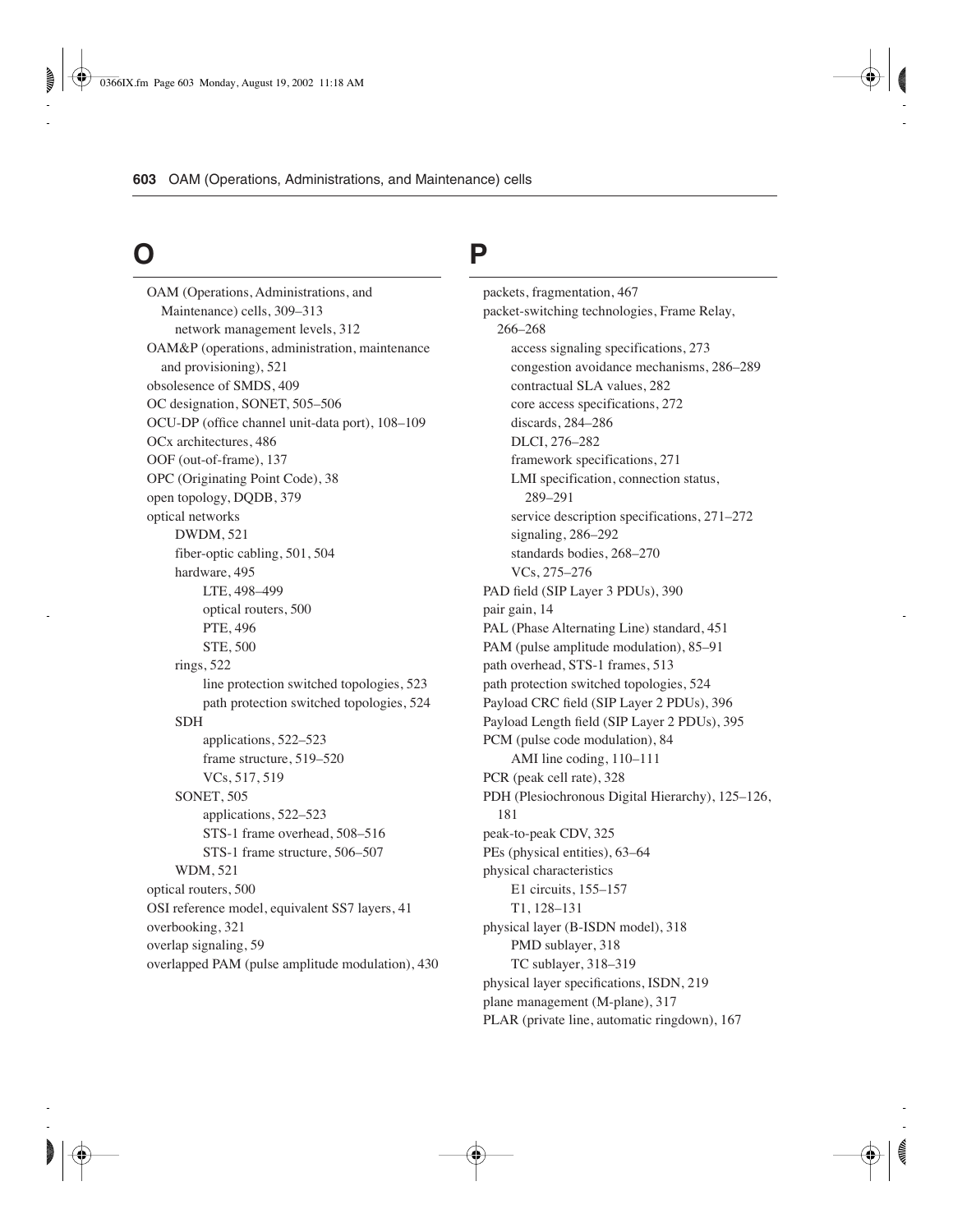PLCP (physical layer convergence procedure) functions, SIP Layer 1, 396 DS1 media, 397–399 DS3 media, 399–400 E1 media, 401 Plesiochronous Digital Hierarchy (PDH), 125–126, 181 plesiochronous timing versus hierarchical synchronous timing, 492 PLL (Phase Lock Loop), 112 PMD (physical medium dependent) sublayer functions, SIP Layer 1 318, 396 PNNIs (Private Network-Network Interfaces), 304 point codes, 37–38 ANSI format, 39 network indicators, 24 UTI format, 40–41 point-to-multipoint connections, DDS, 109 polarity states, 108 BPVs, 112 capacitance, 111 policing, 344–345. *See also* UPC portability, 69–72 POTS splitters, 419 power cross, 107 power levels of DSL services, 428 reducing/boosting, 429 Trellis coding, 429–430 power ranging, 470–471 prediction mechanism, DPCM, 94 presync state, 315 PRI (Primary Rate Interface), 255–256 NFAS, 257 Q.Sig, 260 T1/E1 configuration, 258–259 troubleshooting, 259–260 probability density model (CTD), 324 protected fibers, 522 protocol discriminator (Q.931 messages), 230 proving period, link alignment process, 49 PSD (power spectral density), 428 pseudo-LAN conflict (SMDS), troubleshooting, 409 PT (payload type) field, 309–313

PTE (path termination equipment), 496 pulse signaling, R2, 169 pulse streams, 85 pulse stuffing, 134 PVCs (permanent virtual circuits), 275

#### **Q**

Q.921 specification, 220–224 alignment process, 224–227 control octets, 222–223 SAPs, 221 timers, 227–228 Q.931 specification, 229–230 call flow, 232–233 messages, 230, 233 information elements, 233–240 Q.Sig, 260 QAM (quadrature amplitude modulation), 415–416, 458 Trellis coding, 429–430 QoS (quality of service) CAC, 320 CER, 325 CLR, 323 maxCTD, 323–325 peak-to-peak CDV, 325 SECBR, 326 QoS field (SIP Layer 3 PDUs), 391 QPSK (quadrature phase shift keying), 458 quantiles, 325 quantizing process, 87–91 quasi-associated signaling, 30 queue-arbitration algorithm (DQDB), 380–382 quick train, 426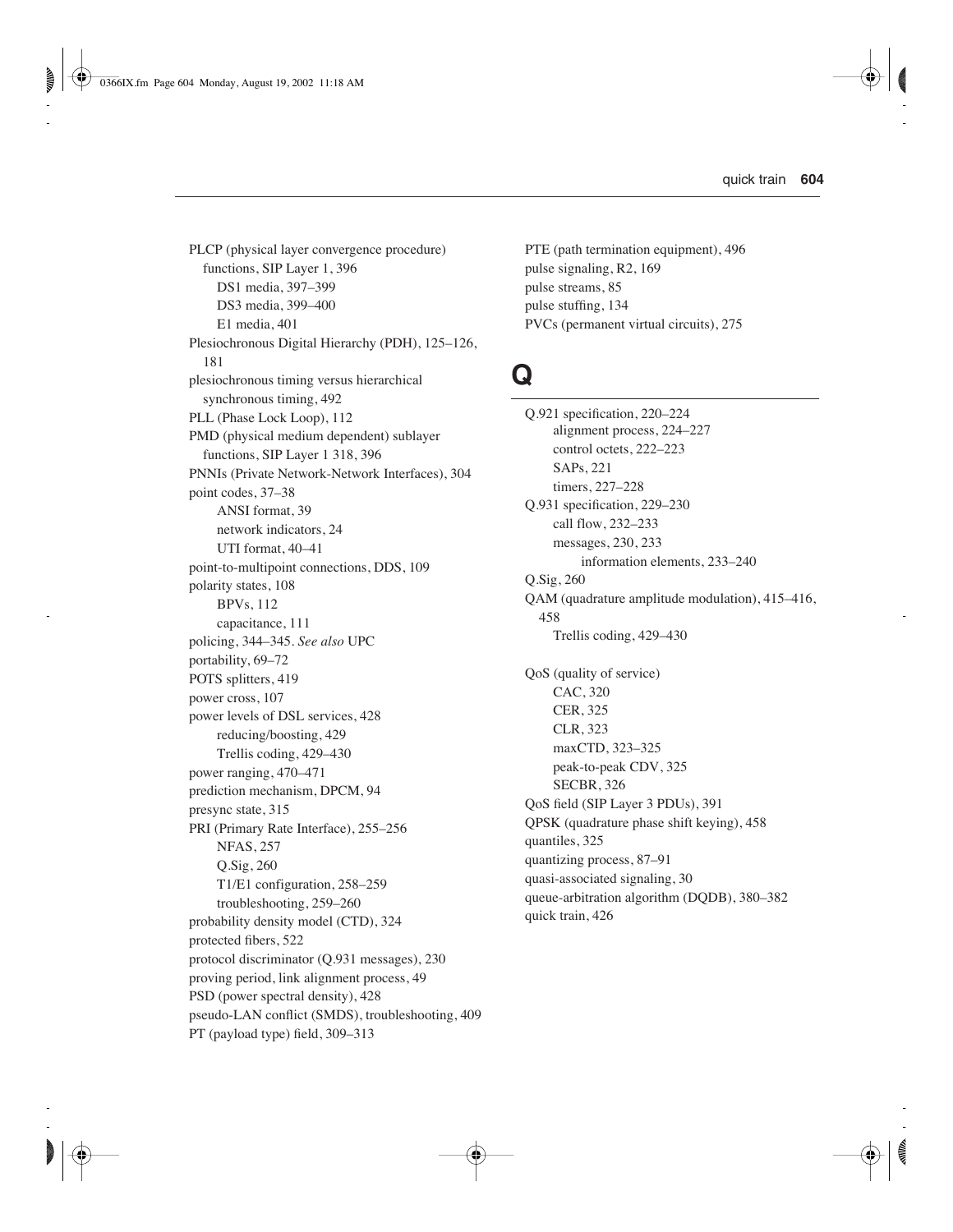## **R**

R reference points, 219 R2 signaling call control, 167 characteristics, 166–167 interregister signaling, 170–173 line signaling, 167 RADSL (rate adaptive DSL), 421, 433 RARP (Reverse ARP), 279 RBE (routing bridge encapsulation), RFC 1483, 438 RBS (robbed-bit signaling), 17, 28, 138 real-time polling, 467 real-time service classes, 331 CBR, 333–334 rt-VBR, 334–336 recovering discarded Frame Relay packets, 284–286 red alarms (T1), 146 reduced merged framing (DSL), 428 reduced overhead framing (DSL), 427 reduced separate framing (DSL), 427 reducing DSL power levels, 429 noise during quantizing phase, 88–91 redundancy bytes, 422 reference points, 218–219 ATM, 304 CTD, 323 reflections, 455 regenerators, 517 repeaters, mid-span, 215–216 requirements of signaling data link setup, 42 Reserved field (SIP Layer 3 PDUs), 386 resistance, effect on DSL performance, 436 reverse battery signaling, 13 RF (radio frequency) signals, noise funneling, 455 RFC 1209, 374 RFC 1483 bridging, 438 RFI (radio frequency interference), effect on DSL performance, 434 rings (optical), self-healing, 522 line protection switched topologies, 523 path protection switched topologies, 524

RJ-48X connectors, 129 routers, optical, 500 rt-VBR (real-time variable bit rate), 334 conformance definition, 336 service category, 365 RZ (return-to-zero) encoding, DDS AMI implementation, 110–111

#### **S**

S reference point, 218 S/T bus, 218–219 SA (Source Address) field, SIP Layer 3 PDUs, 387–388 sampling, 85–87 SANC (signaling area network code), 40 SAPs (service access points), 221 SAR (segmentation and reassembly), IMPDUs, 382, 385 SAR (segmentation and reassembly) sublayer, 320 SAV (source address verification), 376 SB-ADPCM (Sub-Band ADPCM), 99 SCEF (Service Creation Environment Function), 63 SCF (Service Control Function), 63 SCPs (Service Control Points), 27 SCR (sustained cell rate), 328 screening SMDS addresses, 390 SD (selective discard), 342 SDF (Service Data Function), 63 SDH (Synchronous Digital Hierarchy) applications, 522–523 frame structure, 519–520 OAM&P, 521 VCs, 517–519 versus SONET, 504 SDP (Service Data Point), 64 SDSL, 433 SECAM (Systeme Electronique Couleur Avec Memoire), 451 SECBR (severely errored cell block ratio), 326 secondary channels , DDS, 106, 113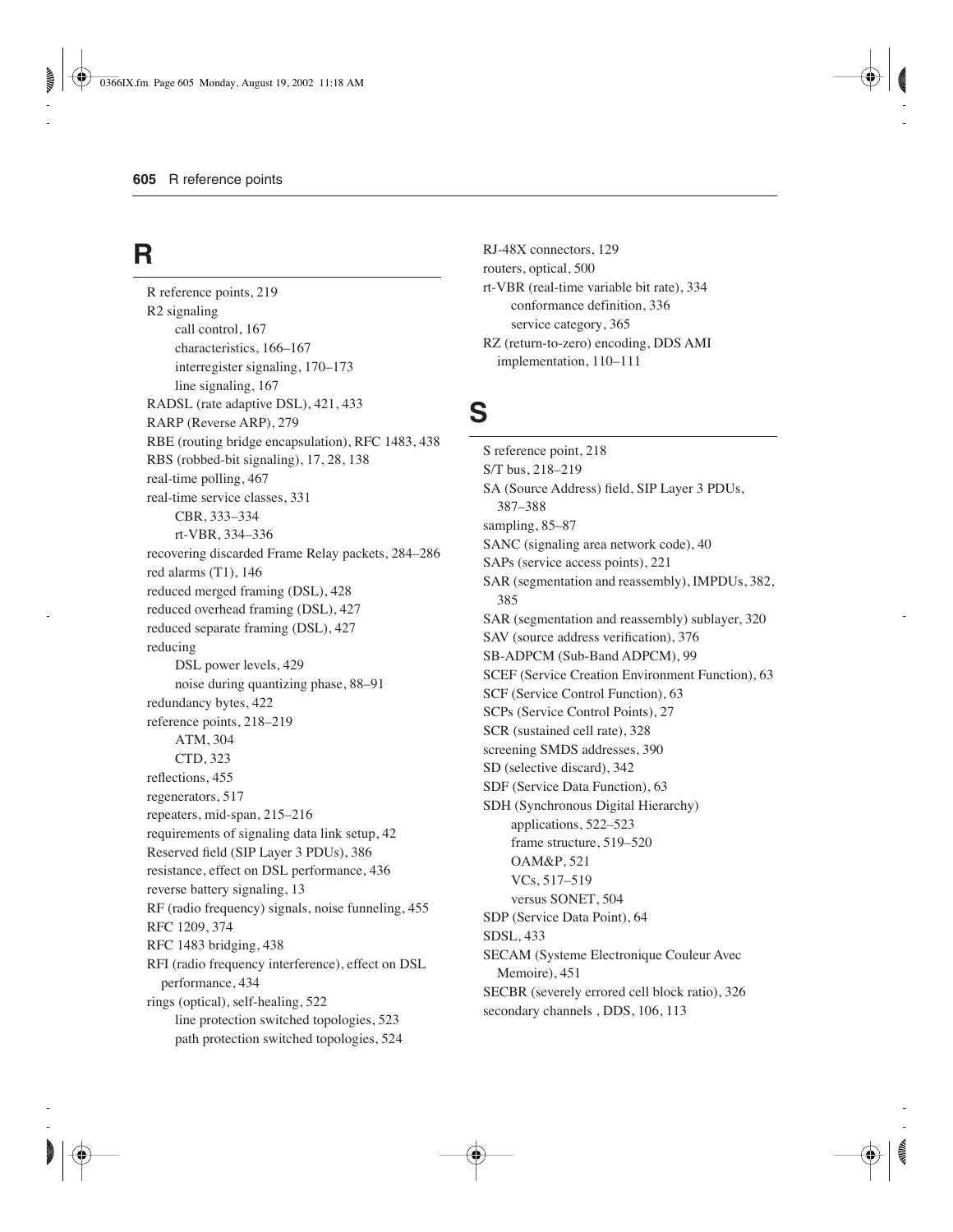security cloned devices, 480 DOCSIS, 480–482 Segment Type field (SIP Layer 2 PDUs), 394 Segmentation Unit field (SIP Layer 2 PDUs), 395 self-healing rings, 523 line protection switched topologies, 523 path protection switched topologies, 524 semi-compelled R2 signaling, 167 Sequence Number field (SIP Layer 2 PDUs), 395 serial-link layer protocols, DXI, 403–405 service classes (ATM), 331 nonreal-time ABR, 337–341 GFR, 343 nrt-VBR, 336 UBR, 341–342 real-time CBR, 333–334 rt-VBR, 334–336 service description specifications, Frame Relay, 271–272 service providers portability, 69–70 local number portability call flow, 71–72 location portability, 72 wholesale, DSL, 441 services CS-2, 66–68 Type A, 65 Type B, 65 SEUM (signal unit error rate monitor), 43 SF (D4 Superframe), 136 SFID (service flow identifier), 464 shades of gray analogy, analog communication, 81 SIB (Status Indicator Busy), 46–47 SIE (Status Indicator Emergency), 46–48 SIF (Service Information Field), MSU, 50–52 SIG (SMDS Interest Group), 374 signal levels of NADH, 184–185 signal unit identification (FISU), 44

signaling, 22 analog, 3 amplitude, 4 attenuation, 6–9 DACs, 10 distortion, 5–6 frequency, 5 GR-303-CORE standard, 17–18 IDLCs, 14, 16 noise, 7, 9 tip and ring circuits, 11–14 versus digital, 3 wavelength, 5 associated, 29 CAS, 28 CCS, 29 conversion process, 83–84 Frame Relay, 286–289 call control, 292 connection status, 289–292 non-associated signaling, 31 polarity states, 108 quasi-associated signaling, 30 SS7 DUP, 54–55 ISUP, 58–59 link sets, 34 links, 36 MTP, 41–54 need for, 32–33 point codes, 37–41 SCPs, 27 signaling links, 33–34 SSPs, 23, 25 STPs, 27 TUP, 56–58 traffic management, 53 signaling links, 33–34 Simple Unsuccessful Backward Setup Information Message (TUP), 58 SIN (Status Indicator Normal), 46–48 single leaky bucket method, congestion control, 334 single mode fiber, 502 single-ended services, 65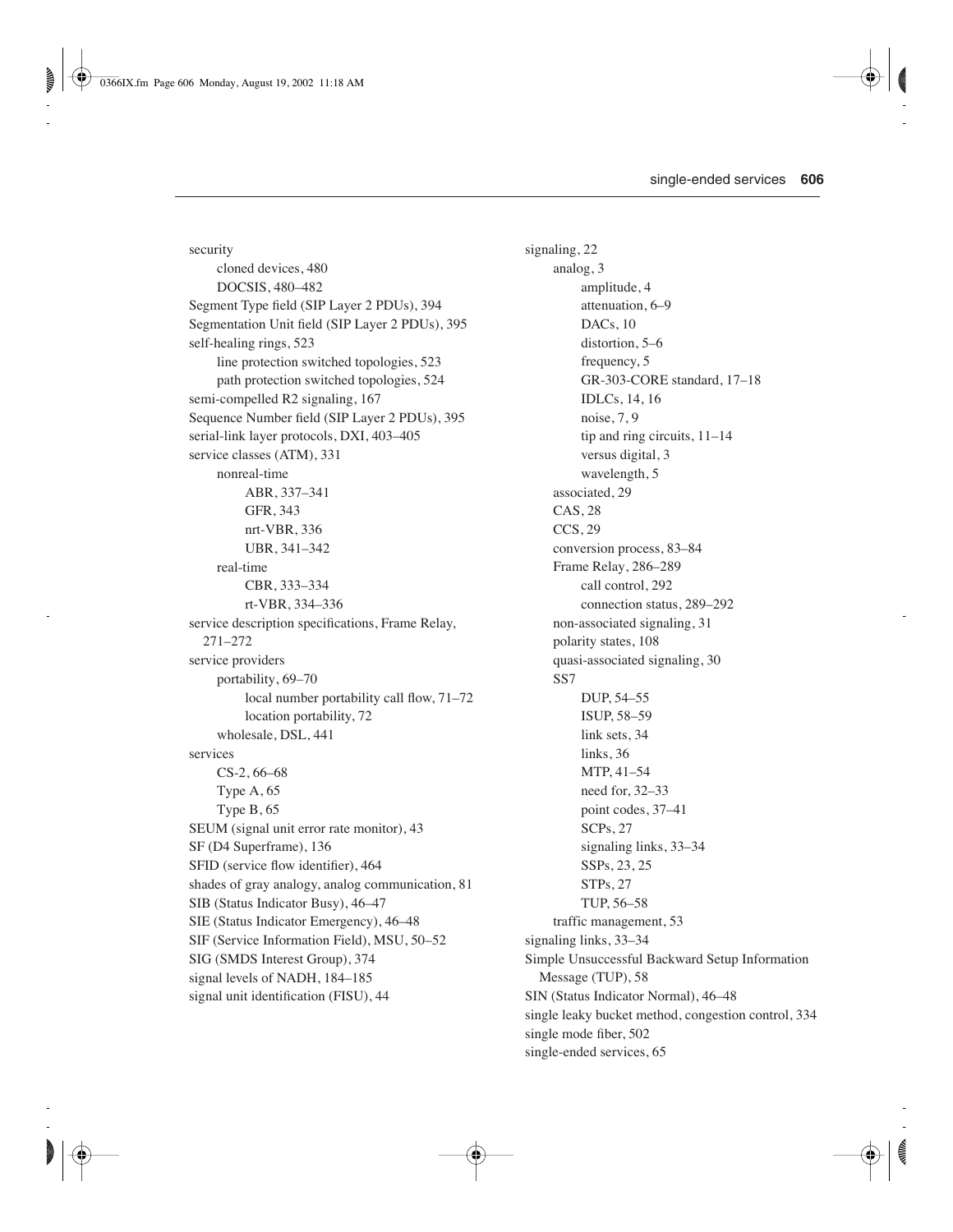single-latency mode, DSL data transmission, 427 sinusoidal waves, 82 SIO (Status Indicator Out of Alignment), 47 SIOS (Status Indicator Out of Service), 46 SIP (SMDS Interface Protocol), 375–377 Layer 1 PLCP functions, 396–401 PDU fields, 396 Layer 2 PDU fields, 393–396 Layer 3 PDU fields, 386–392 SIP (SMDS Interface Protocol), 375 SIPO (Status Indicator Processor Outage), 46–47 SLAs (service-level agreements), contractual values, 282 SLCs (Signaling Link Code), 15, 34 slots, DQDB, 380 IMPDUs, SAR, 382, 385 SLS (Signaling Link Selection), 34 SLT (Signaling Link Terminal), 43 SMAF (Service Management Access Function), 63 smart-jacks, 128 SMC (SONET Minimum Clock), 493 SMDS (Switched Multimegabit Data Service), 355–356 access-classes, 376 access speeds, 376 addressing, 376 screening, 390 subscription, 388–390 alignment with 802.6, 373, 385 architecture, 374 Bellcore's role in development, 373–374 configuring, 405–406 DQDB, 377 DXI protocol, 375 troubleshooting, 407 features, 372 history, 372–374 Layer 3 protocol interworking, 377 obsolesence of, 409 psuedo-LAN conflict, troubleshooting, 409 SIP, 375–377 Layer 1 PDU, PLCP functions, 396–401

Layer 2 PDU fields, 393–396 Layer 3 PDU fields, 386–392 SNI, troubleshooting, 408 source address validation, 390 time-to-market delay, 385 troubleshooting, 407 SMF (Service Management Function), 63 SN (Service Node), 64 SNI (Subscriber Network Interface), troubleshooting, 408 SONET (Synchronous Optical Network), 505 applications, 522–523 fiber-optical cabling, 501, 504 OAM&P, 521 OC designation, 505–506 STS-1 frame overhead, 508–516 STS-1 frame structure, 506–507 versus SDH, 504 source address validation, SMDS, 390 source devices (ATM), traffic parameters, 327 BT, 329 CDVT, 329, 331 MBS, 329 MCR, 329 MFS, 329 PCR, 328 SCR, 328 source-traffic descriptors, 327 sparse combining, 482 specifications Frame Relay access signaling, 273 core access, 272 framework, 271 service description, 271–272 ISDN physical layer, 219 Q.921, 220–228 Q.931, 229–233 SPIDs (service profile identifiers), 40, 248 split plan, 452 SPVCs (soft PVCs), 275 SRDM (Subrate Data Multiplexer), 108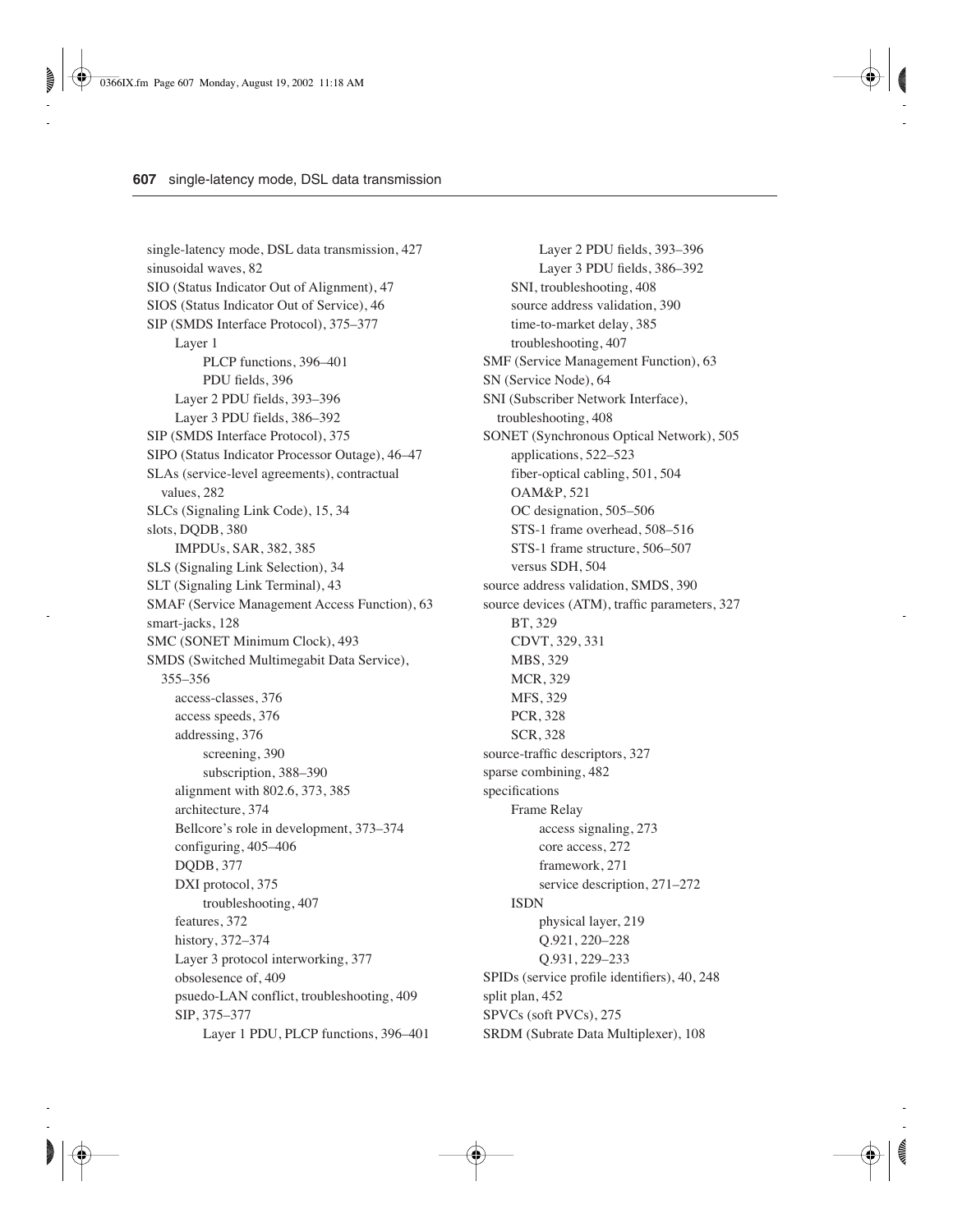SRF (Special Resource Function), 63 SS7 (Signaling System 7). *See also* INs DUP, 54–55 equivalent OSI layers, 41 ISUP, 58–59 links, 36 MTP, 41 MTP1, 42–43 MTP2, 43–52 MTP3, 52–54 need for, 32–33 point codes, 37–38 ANSI format, 39 UT format, 40–41 SCPs, 27 signaling links, 33–34 SSPs, 23–25 STPs, 27 TUP, 56–58 SSCF (service specific coordination function), 320 SSCS (service specific convergence sublayer), 320 SSF/CCF (Service Switching Function/Call Control Function), 62 SSPs (Service Switching Points), 23–25 national SSPs, Class 5, 25 SLS, 34 SSU (Synchronization Supply Unit), 494–495 standard train, 426 standards bodies Frame Relay, FRF IAs, 273–274 governing ATM development, 301–302 STDM (statistical TDM), 267 STE, 500 steaming mode (common part), 356 STM (Synchronous Transport Module) versus ATM, 303 STPs (Signal Transfer Points), 27 Stratum clocks, 493 STS (Synchronous Transport Signal), 505 STS-1 frame structure overhead, 508–516 SONET, 506–507

sub-band codecs, 99 sublayers of AAL, 319–320 subrate offerings, E1, 157 Subsequent Address Message (TUP), 57 super headends, 451 SVCs (switched virtual circuits), 275 SW56, 115 Cisco router configuration, 118–119 DTMF, 116 sync byte, 427 sync state, 315 synchronous technologies versus asynchronous, 105 synchronous timing BITS, 494–495 Stratum clocks, 493 SYNTRAN (synchronous transmission), 182, 505

## **T**

T reference point, 218 T1 circuits alarm conditions, troubleshooting, 146–147 controller configuration, 147 ESF frame format, D5 channel banks, 140–142 framing formats, 135 D1 channel banks, 137–139 D1D channel banks, 140 D3 channel banks, 140 D4 channel banks, 140 D5 channel banks, 140–142 hairpin connections, configuring, 148 line-coding schemes, 132–135 physical characteristics, 128–131 PRI configuration, 258–259 troubleshooting, 142 BERT, 143–144 format errors, 145–146 logic errors, 145–146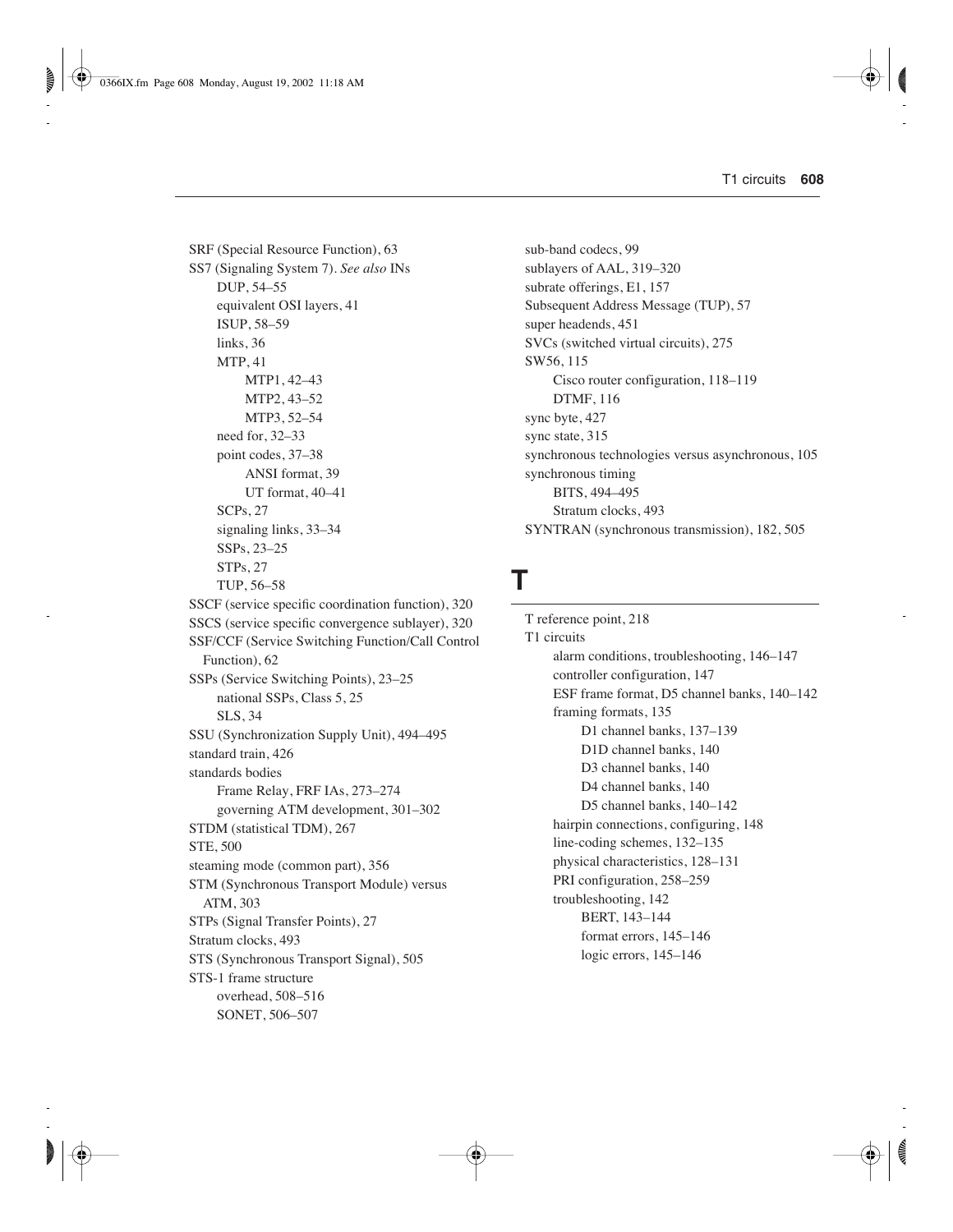T3 circuits, 180 channelized, 183, 198–199 deployment options, 193 framing, 195–197 line coding, 194 synchronous circuits, 182 unchannelized, 183 T3Plus, development of HSSI, 402 tandem switches, 25 Tc (committed rate measurement interval), 282 TC sublayer, 318–319 TDM (time-division multiplexing), 14, 22, 109, 126 TE1 (terminal equipment type 1) devices, 219 TE2 (terminal equipment type 2) devices, 219 TEI checks, 225 TEK (traffic encryption key), 480 Telecommunication Act of 1996, 68 television, international standards, 451 test patterns, DDS, 117–118 tilt effect of signal strength, 448 timers for link alignment, 49 Q.921, 227–228 timing sources of DDS, 112 tip and ring circuits, 11–14 TMs (terminal multiplexers), 496 toll free number lookup, 67 tone-on-idle signaling, 168 topologies, DQDB, 379 traffic, congestion control closed-loop flow control, 338 continuous-state leaky bucket model, 347 dual leaky bucket model, 336 EPRCA, 339 single leaky bucket model, 334 traffic management, 344 ABR service category, 366 CBR service category, 365 CER, 325 CLR, 323 GCRA, 345–346 maxCTD, 323, 325 nrt-VBR service category, 365

PCR algorithm, 349 peak-to-peak CDV, 325 policing, 345 rt-VBR service category, 365 SCR algorithm, 350 SECBR, 326 UBR service category, 365 traffic parameters (ATM), 327. *See also* service classes BT, 329 CDVT, 329–331 MBS, 329 MCR, 329 MFS, 329 PCR, 328 SCR, 328 traffic shaping, 330 trainup, 426 transmission frame adaptation, 319 transmission rates, DDS, 106 transmit filter, DDS, 106 transport mechanisms, DSL, 439–440 Trellis coding, 429–430 tributaries, 516 troubleshooting ISDN BRI, 252–254 ISDN PRI, 259–260 SMDS, 407 DXI, 407 pseudo-LAN conflict, 409 SNI, 408 T1, 142 alarm conditions, 146–147 BERT, 143–144 format errors, 145–146 logic errors, 145–146 trunk cable, 447 trunks, IMTs, 27 TUP (Telephone User Part) messages, 56–58 Type A frames (Q.921), 221 Type A services, 65 Type B frames (Q.921), 221 Type B services, 65